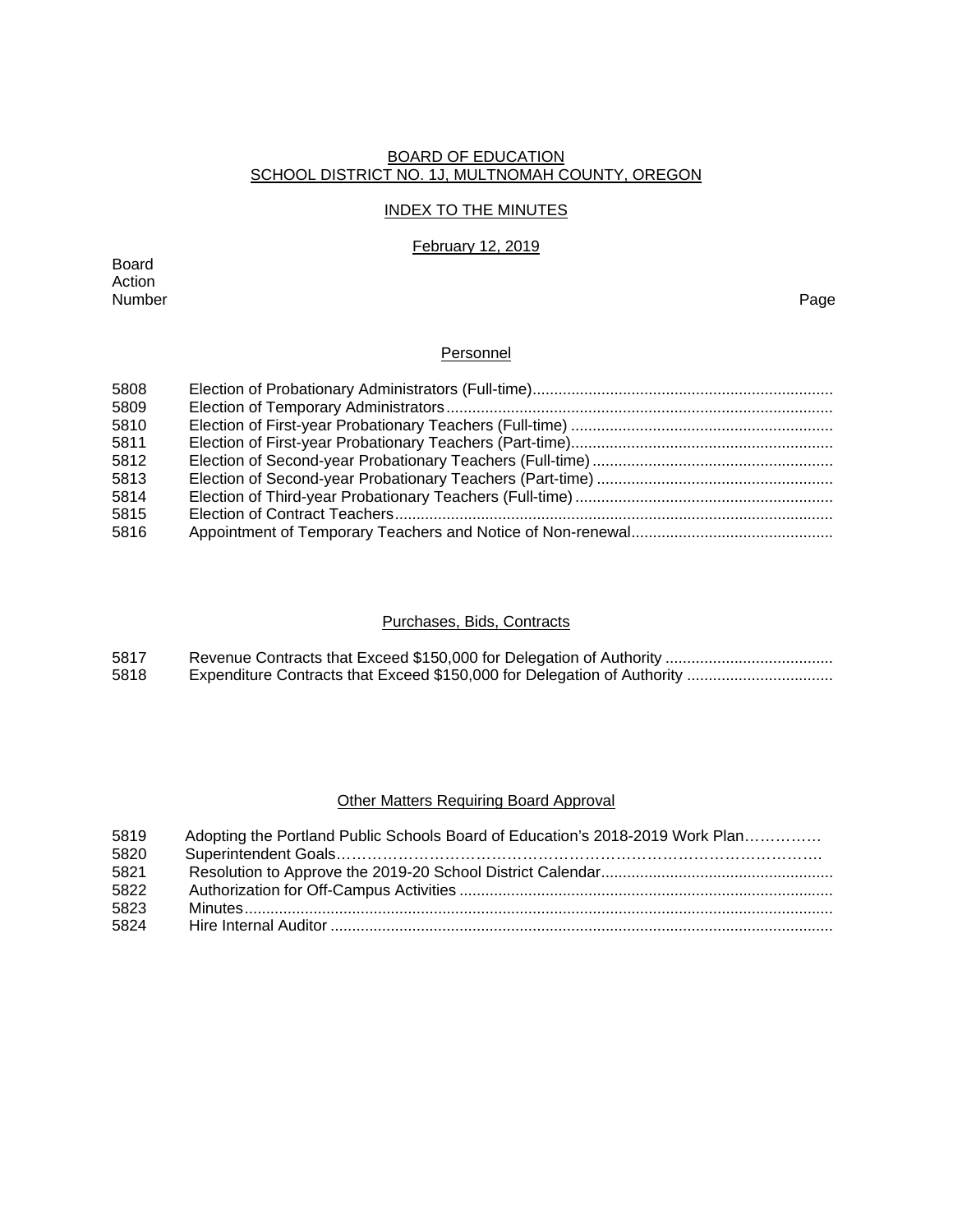## **Personnel**

### Resolution Numbers 5808 through 5816

Director Kohnstamm moved and Director Anthony seconded the motion to adopt the above numbered items. The motion was put to a voice vote and passed unanimously (7-yes, 0-no), with Student Representative Paesler voting yes, unofficial.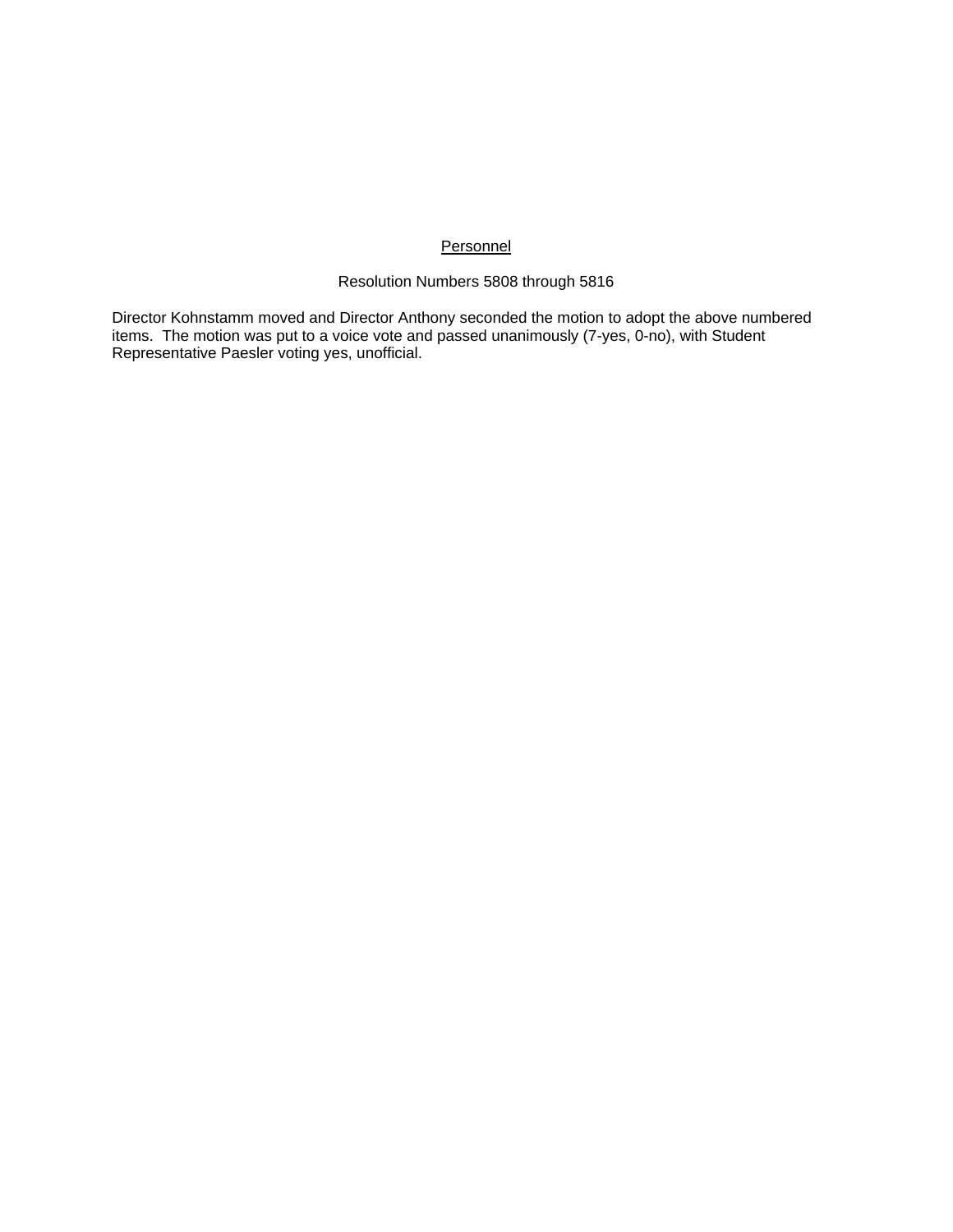#### Election of Probationary Administrators (Full-time)

#### **RECITAL**

On the advice of the Chief Human Resources Officer, the Superintendent recommends that the administrators listed below be elected as Probationary Administrators.

#### **RESOLUTION**

The Board of Education accepts the Superintendent's recommendation, and by this resolution hereby elects as Probationary Administrators for the school year 2018-19 the following persons, subject to the employment terms and conditions set out in the standard form contract approved by legal counsel for the District and to be placed on the applicable Salary Guide that now exists or is hereafter amended:

| <b>First</b> | Last                                 | ID     |
|--------------|--------------------------------------|--------|
| Lauraine     | Allen                                | 019881 |
| Tonya        | Arnold                               | 029113 |
| Kristen      | Brayson                              | 000968 |
| Anjene       | <b>Bryant</b>                        | 023437 |
| Angela       | <b>Bustamante-</b><br><b>Jenkins</b> | 023255 |
| Daniel       | Cogan                                | 015629 |
| Michael      | Conn                                 | 009069 |
| Patricia     | Curley                               | 005968 |
| Caitlan      | Freese                               | 029662 |
| Aaron        | Green-<br>Mitchell                   | 026360 |
| Gary         | Gregoricka                           | 027659 |
| Susan        | <b>Holveck</b>                       | 029420 |
| Nicole       | Kappes-<br>Levine                    | 017402 |
| Patrick      | Kelly                                | 027078 |
| Alayna       | Mateja                               | 028952 |
| Megan        | <b>McCarter</b>                      | 028894 |

#### *Full-time*

| John     | Melvin                 | 028893 |
|----------|------------------------|--------|
| Joseph   | Mitacek                | 029238 |
| Kristeen | Mize                   | 028891 |
| Naomi    | Montelongo             | 029261 |
| Alix     | Pickett                | 028954 |
| Margaret | Ryan-Jones             | 028988 |
| Keyla    | Santiago De<br>Vasquez | 021117 |
| Gretchen | Schlag                 | 021850 |
| Linda    | Smith                  | 029126 |
| Richard  | Smith                  | 029071 |
| Erica    | Stavis                 | 029468 |
| Alma     | Velazquez              | 018719 |
| JoAnn    | Wadkins                | 012302 |
| Sarah    | Waltrip                | 028989 |
| Karmin   | Williams               | 026306 |
| Chandra  | Wilson-<br>Cooper      | 028892 |
| Jenny    | Withycombe             | 025661 |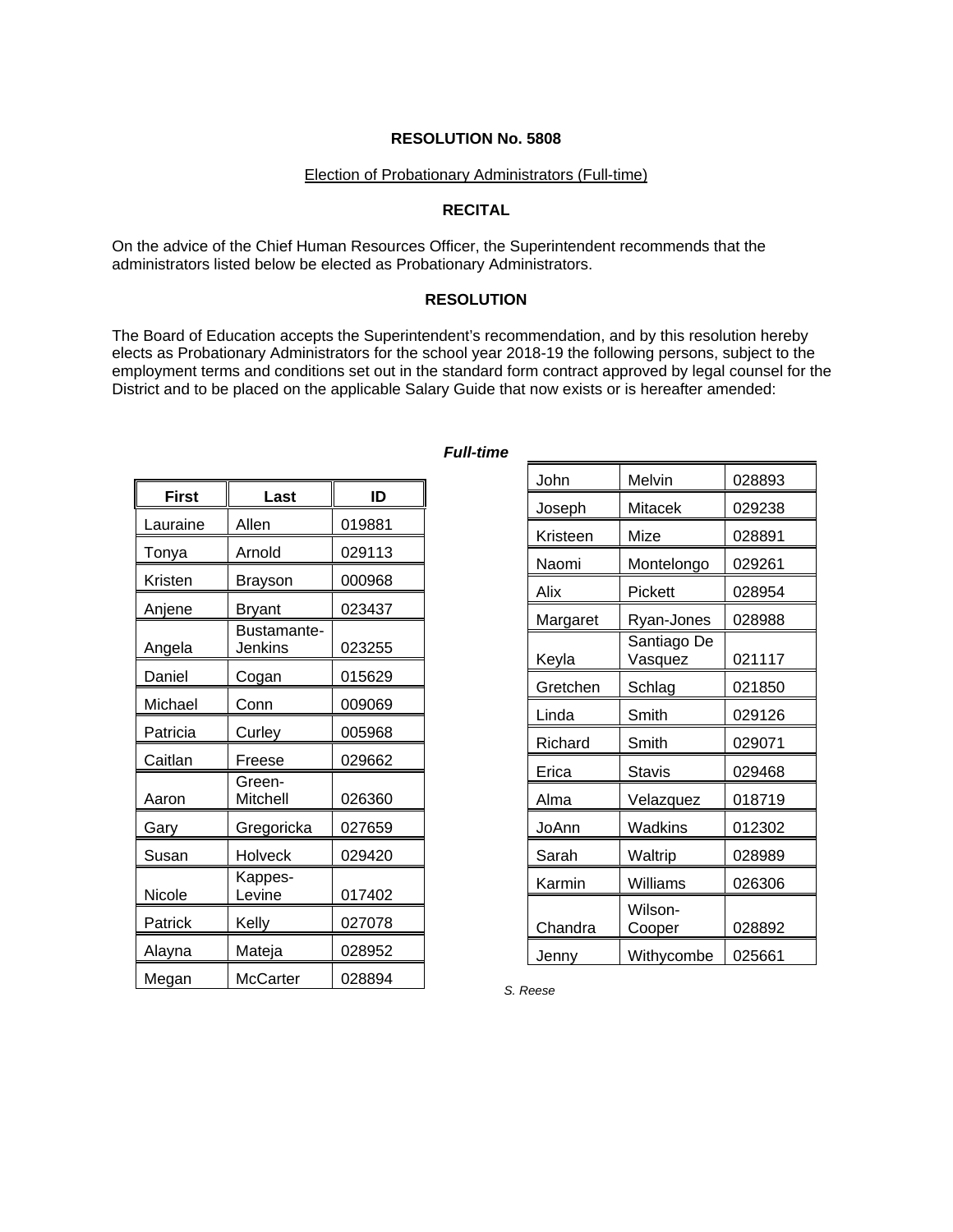# Election of Temporary Administrators

## **RECITAL**

The following persons have served or will serve in administrative positions with the District, and the Superintendent recommends them to the Board of Education ("Board") for election as Temporary Administrators.

### **RESOLUTION**

The Board accepts the Superintendent's recommendation and by this resolution hereby elects as Temporary Administrators for the school year 2018-19 the following persons, according to the employment terms and conditions set out in the standard District contract, with all to be placed on the applicable Salary Guide that now exists or is hereafter amended:

| <b>First</b> | Last     | ID     |
|--------------|----------|--------|
| <b>Brian</b> | Covey    | 024604 |
| Ethan        | Kramer   | 026089 |
| Terry        | Marchyok | 000230 |
|              | Moore-   |        |
| Emily        | Coon     | 029526 |
| Jeffrey      | Spalding | 004124 |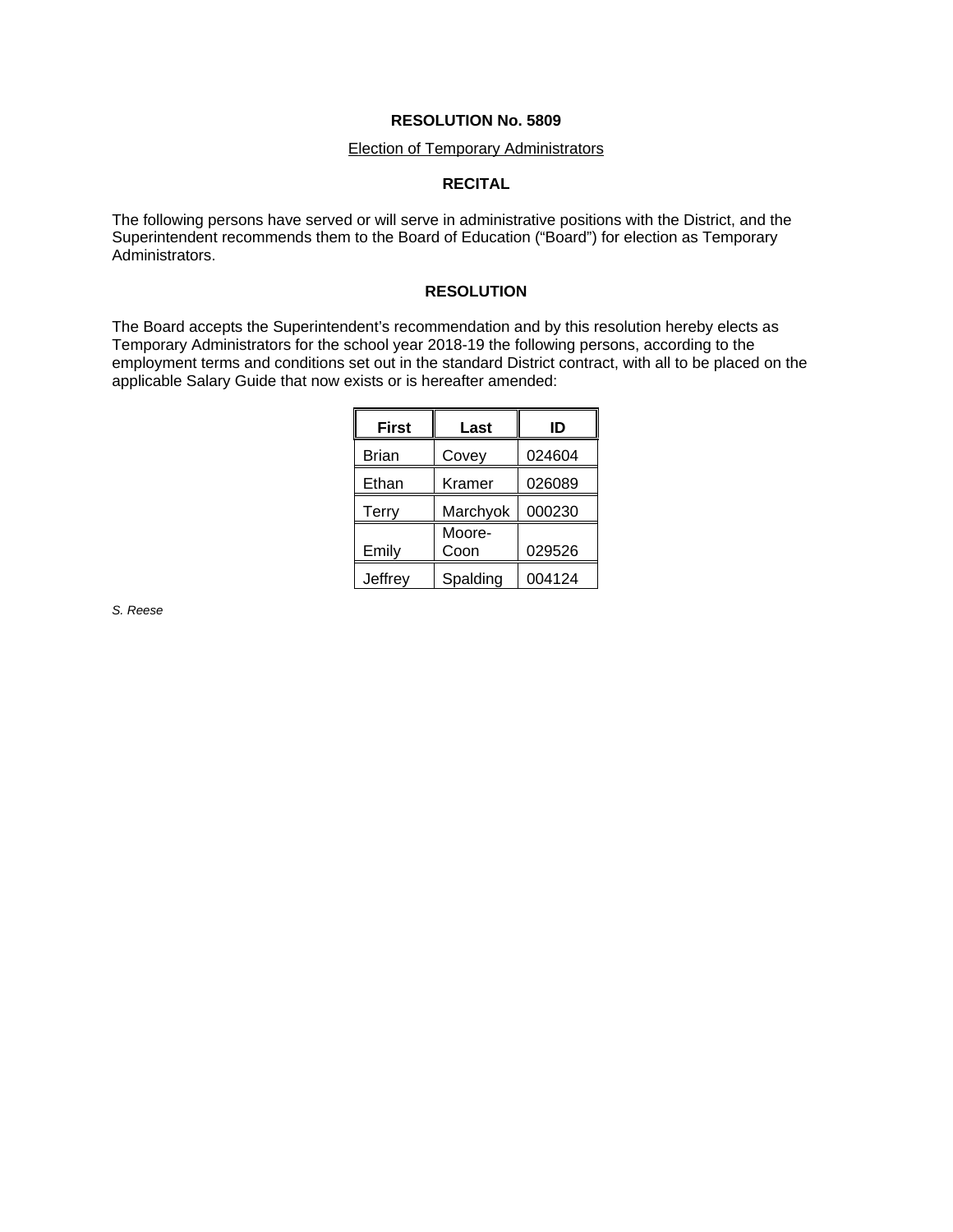#### Election of First-year Probationary Teachers (Full-time)

#### **RECITAL**

On the advice of the Chief Human Resources Officer, the Superintendent recommends that the teachers listed below be elected as a First-year Probationary Teachers.

#### **RESOLUTION**

The Board of Education accepts the Superintendent's recommendation, and by this resolution hereby elects as First-year Probationary Teachers for the school year 2018-19 the following persons, subject to the employment terms and conditions set out in the standard form contract approved by legal counsel for the District and to be placed on the applicable Salary Guide that now exists or is hereafter amended:

| <b>First</b> | Last              | ID     |
|--------------|-------------------|--------|
| Danielle     | Abbott            | 028404 |
| Stephanie    | Abbott            | 029101 |
| Robert       | Ady               | 028961 |
| Bradi        | Al-Aridh          | 017966 |
| Carly        | Alekel            | 029043 |
| Gregory      | Allen             | 029150 |
| <b>Brian</b> | Allmer            | 028904 |
| Oscar        | Almazan-<br>Lopez | 029018 |
| Christopher  | Altman            | 029118 |
| David        | Amundson          | 023572 |
| Haley        | Anderson          | 028973 |
| Valerie      | Anderson          | 028915 |
| Caitlyn      | Angulo            | 028995 |
| Christina    | Aucutt            | 028838 |
| Nicole       | Ayala             | 028996 |
| Samuel       | <b>Balto</b>      | 029085 |
| Emily        | Barron            | 015419 |
| Kari         | <b>Bartos</b>     | 029037 |
| Allison      | <b>Bassett</b>    | 028908 |
| John         | Beck              | 028806 |
| Natasha      | Beeler            | 029042 |
| Tracy        | Bingham           | 028918 |
| Robert       | <b>Bliss</b>      | 029045 |

*Full-time* 

| Abby           | <b>Block</b>       | 029031 |
|----------------|--------------------|--------|
| Kawanna        | <b>Bolden</b>      | 028987 |
| Amanda         | <b>Bolich</b>      | 028911 |
| Kendra         | Bonhomme           | 027810 |
| <b>Holly</b>   | <b>Bordwell</b>    | 029328 |
| David          | <b>Brady</b>       | 008747 |
| Sean           | <b>Brochin</b>     | 023571 |
| Sarah          | <b>Broderick</b>   | 029006 |
| <b>Brandon</b> | <b>Burke</b>       | 027330 |
| Kelly          | Cahill             | 013587 |
| Katherine      | Calley             | 028957 |
| Chad           | Cancro             | 029088 |
| Hector         | Canedo-<br>Sanchez | 028946 |
| <b>Brenda</b>  | Cardiasmenos       | 026445 |
| Robert         | Carter             | 028945 |
| Yennifer       | Chavez             | 029014 |
| Yishan         | Chen               | 029244 |
| Anne           | Chenot             | 025070 |
| Kyle           | Connelly           | 029046 |
| Kellie         | Cook               | 022744 |
| Leanne         | Cook               | 029047 |
| Rebecca        | Corpuel            | 028981 |
| Aurel          | Coste              | 029367 |
| Danielle       | Cota               | 029041 |
| Jessica        | Covington-         | 028947 |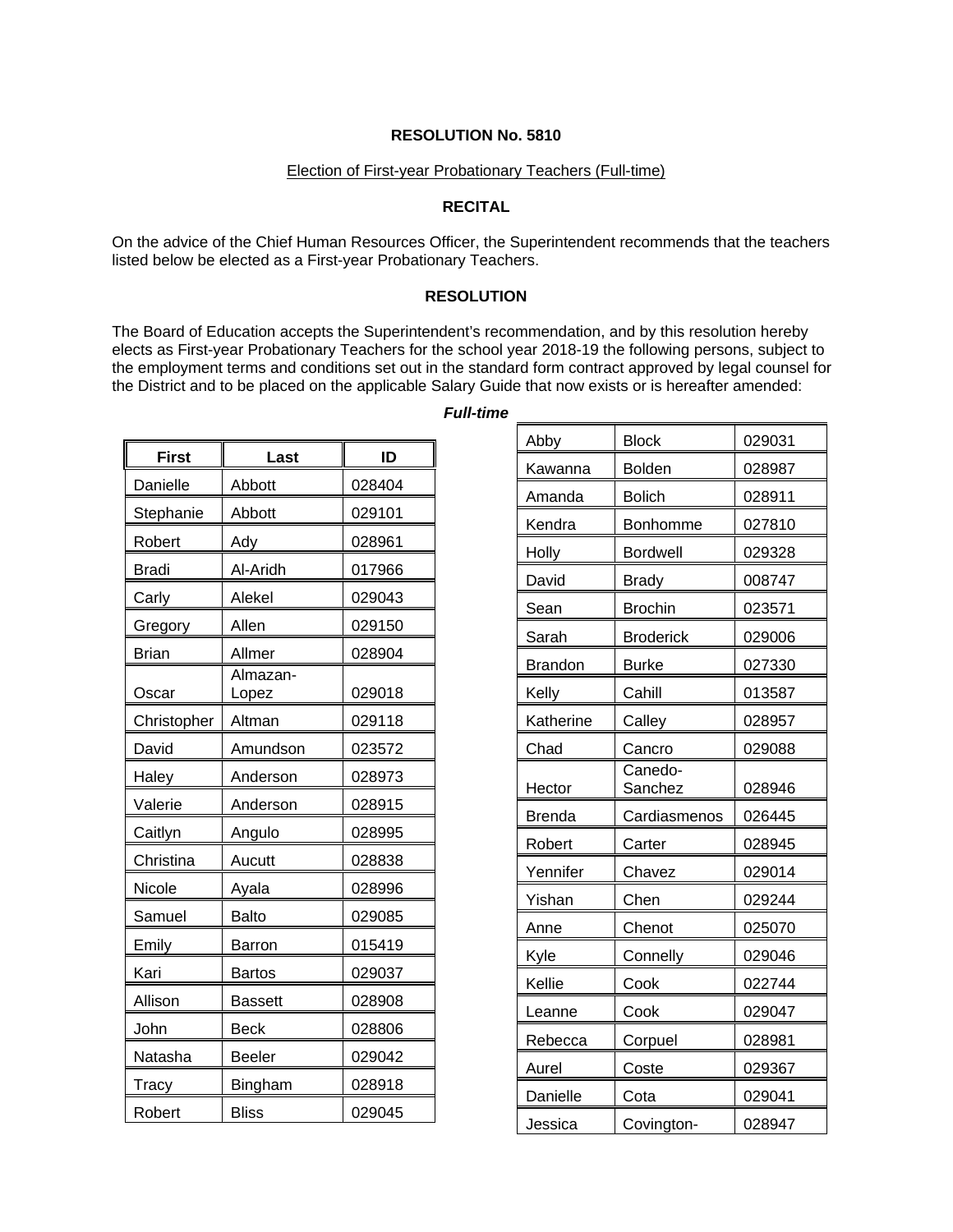|           | <b>Brehm</b>        |        |
|-----------|---------------------|--------|
| Deborah   | Crews               | 019499 |
| Erinn     | Criswell            | 029110 |
| Jennifer  | Cunningham          | 003275 |
| Jeremy    | Da Rosa             | 025452 |
| Bryan     | Darshay             | 024259 |
| Stephanie | Davis               | 029015 |
| Theresa   | Demma               | 028407 |
| Scott     | DeMonte             | 028949 |
| Ruby      | Disko               | 028253 |
| Liam      | Donoghue            | 028578 |
| Carolyn   | Drake               | 029273 |
| Michael   | Drescher            | 028903 |
| Natalie   | Drummond            | 028978 |
| Don       | Duong               | 023277 |
| Leticia   | Duran               | 028898 |
| Benjamin  | Durham              | 028564 |
| Mikaela   | Easterlin           | 029080 |
| Alyssa    | Edenstrom           | 027566 |
| Samantha  | Einarsson           | 029005 |
| Rebecca   | Eisenberg           | 029049 |
| Calley    | Ekberg              | 029074 |
| Samantha  | Evola               | 028916 |
| Dongxue   | Fang                | 028873 |
| Bree      | Fawk                | 029107 |
| Margarita | Ferrer Tamayo       | 023780 |
| AnnMarie  | Fitzhenry<br>Juarez | 028970 |
| Andrea    | Flores              | 025993 |
| Sherman   | Floyd               | 028941 |
| David     | Foster              | 029023 |
| Catherine | Freeburg            | 028979 |
| Alexander | Freeman             | 028444 |
| Adelyn    | Fujiwara            | 028080 |
| James     | Fuller              | 029007 |
| Jesse     | Gardner             | 028958 |
| Christina | Gay                 | 029081 |

| <b>Breanna</b> | Gervais              | 029109 |
|----------------|----------------------|--------|
| Justin         | Godoy                | 025073 |
| Jeremy         | Goldstone            | 028900 |
| Ana            | Gonzalez             | 027266 |
| Matthew        | Goode                | 028951 |
| Dawn           | Gordon               | 024120 |
| Alisha         | Green                | 024989 |
| Melanie        | Hammericksen         | 029077 |
| Madelyn        | Hampton              | 029132 |
| Sophie         | Hanashian            | 029025 |
| Evan           | Harrelson            | 029115 |
| Jennifer       | Hartle               | 029141 |
| Paige          | Hazard               | 029116 |
| Robert         | Hill                 | 029331 |
| Sierra         | Hill                 | 015323 |
| Christopher    | Hilliard             | 028959 |
| Nicole         | Hilton               | 026380 |
| Zachery        | Holgate              | 028396 |
| Shayna         | Horowitz             | 029120 |
| Keiko          | Hoshi                | 029102 |
| Casandra       | <b>Huerta Murphy</b> | 028939 |
| Ginger         | Huizar               | 028936 |
| Kimberly       | Hultgren             | 029158 |
| Benjamin       | Hunter               | 020491 |
| llantha        | Ingerson             | 027612 |
| Keli           | Iwamoto              | 029003 |
| Benjamin       | Jarvis-Pierson       | 029334 |
| Julie          | Jeffery              | 029119 |
| Wilma          | Jett                 | 028950 |
| Kelly          | Jimenez              | 020390 |
| Katarina       | Juarez               | 029160 |
| Kelly          | Kaleshnik            | 028980 |
| Gwendolyn      | Kaplin               | 029083 |
| Dave           | Ketah                | 029036 |
| Aubin          | Knowlton             | 028913 |
| Jared          | Kobak                | 005999 |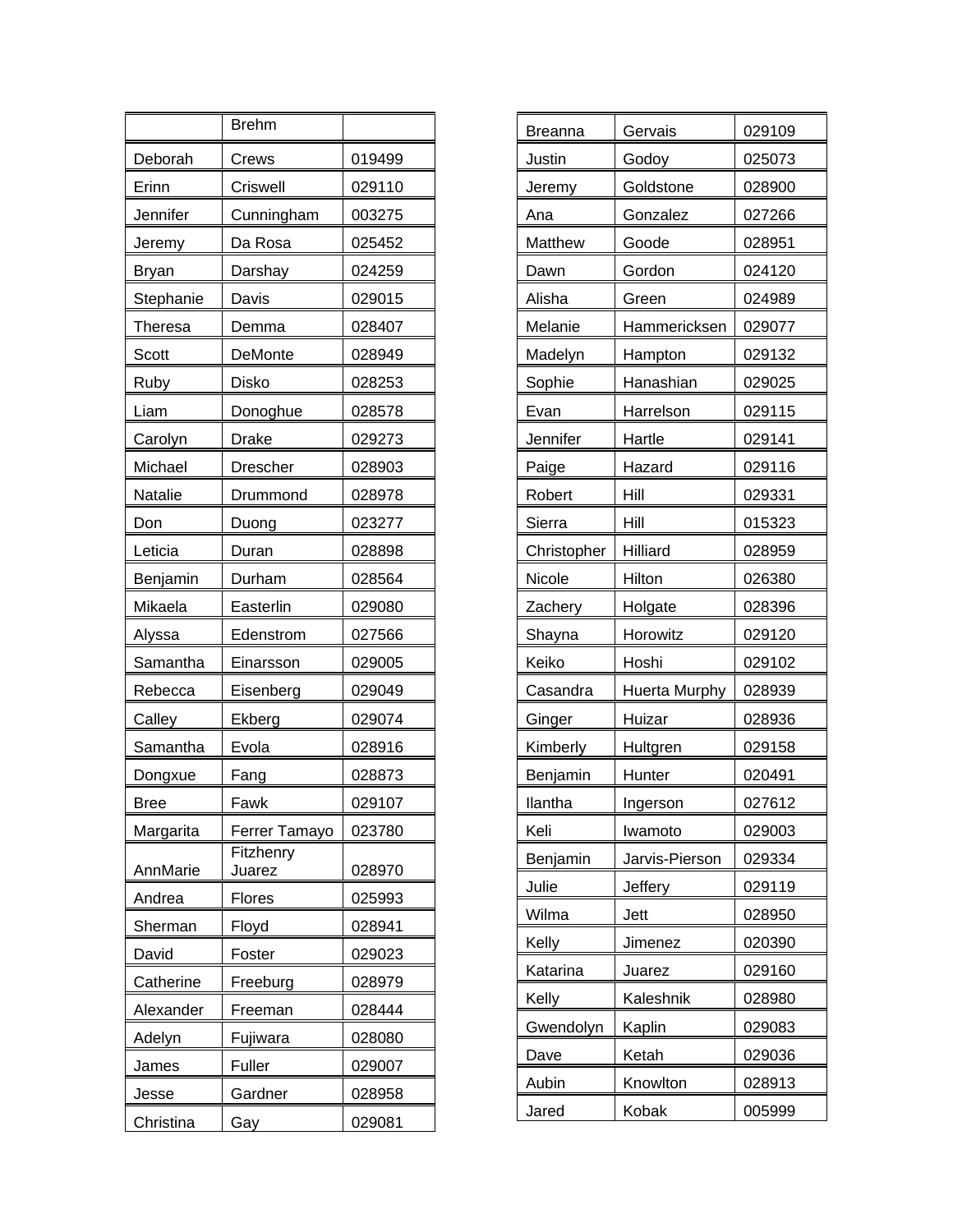| Jennifer      | Koelbel        | 029040 |
|---------------|----------------|--------|
| David         | Krakow         | 028962 |
| Amanda        | <b>Krebs</b>   | 029039 |
| Shamai        | Larsen         | 029010 |
| Aaron         | Lee            | 024026 |
| Karly         | Lefferts       | 000203 |
| Nicholas      | Legambi        | 029144 |
| Melissa       | Lesniak        | 029335 |
| Theresa       | Lewis          | 029152 |
| Katherine     | Licitra        | 020012 |
| <b>Taylor</b> | Lilley         | 029133 |
| Patrick       | Loiacono       | 028585 |
| Marissa       | London         | 028912 |
| Arien         | Lorenzo Vento  | 027621 |
| Rachel        | Love           | 026439 |
| Alexander     | Luboff         | 028111 |
| Patrick       | Magee-Jenks    | 029034 |
| Jennifer      | Marrinan       | 017320 |
| Kara          | Martin         | 029017 |
| Stephanie     | McCoy          | 029090 |
| Ellen         | McGlothlin     | 028871 |
| Anne          | McHugh         | 028897 |
| Clair         | <b>McInnis</b> | 029097 |
| Natalia       | McKay          | 028992 |
| Michelle      | McMillan       | 024808 |
| Temerza       | Mehretab       | 028993 |
| Julia         | Melton         | 029138 |
| Nedra         | Miller         | 026568 |
| <b>Brandy</b> | Millerman      | 029223 |
| Nathan        | Miller-Rider   | 029082 |
| Timothy       | Mitchell       | 014765 |
| Nabilah       | Mohammed       | 028953 |
| Kevin         | Mohler         | 028123 |
| Jesse         | Molina         | 029253 |
| Sabine        | Monsees        | 027259 |
| Katie         | Morgan         | 020528 |

| Jackson          | Mowe                | 021959 |
|------------------|---------------------|--------|
| Chelsea          | Muhs                | 028965 |
| Kayci            | Murray-Balto        | 017816 |
| Vytas            | Nagisetty           | 029131 |
| Miranda          | Nchekwube           | 029139 |
| Patrick          | Nearing             | 029117 |
| Alyssa           | Nguyen              | 026619 |
| Heather          | Nyberg              | 029140 |
| Katherine        | O'Brien             | 028994 |
| Emily            | O'Loughlin          | 028925 |
| Holly            | Olson-Mosby         | 028976 |
| Anna             | Orton-Boyd          | 029012 |
| Jessie           | Osuna-<br>Mondragon | 020325 |
| Rose             | Oviatt              | 029048 |
| Ryan             | Palmer              | 028907 |
| Matthew          | Parker              | 028909 |
| John             | Payne               | 029258 |
| Paul             | Peters              | 029035 |
| Annjae           | Phelps              | 029147 |
| Scott            | Pinkston            | 029154 |
| Michelle         | Proctor             | 029099 |
| Rheta            | Rabe                | 027943 |
| Kenneth          | Roberts             | 029000 |
| <b>Miles</b>     | Robinson            | 023460 |
| Kristen          | Roosevelt           | 029194 |
| Margaret         | Rue                 | 029106 |
| Marie-<br>Louise | <b>Russell</b>      | 013567 |
| Joshua           | Ryneal              | 027249 |
| Nora             | Salle               | 028332 |
| Alexandra        | Sanchez             | 029087 |
| Jennifer         | Scherzinger         | 026723 |
| John             | Schnabel            | 029127 |
| Zachary          | Schreib             | 029096 |
| Alisha           | Schwartz            | 011378 |
| Sarai            | Seekamp             | 026059 |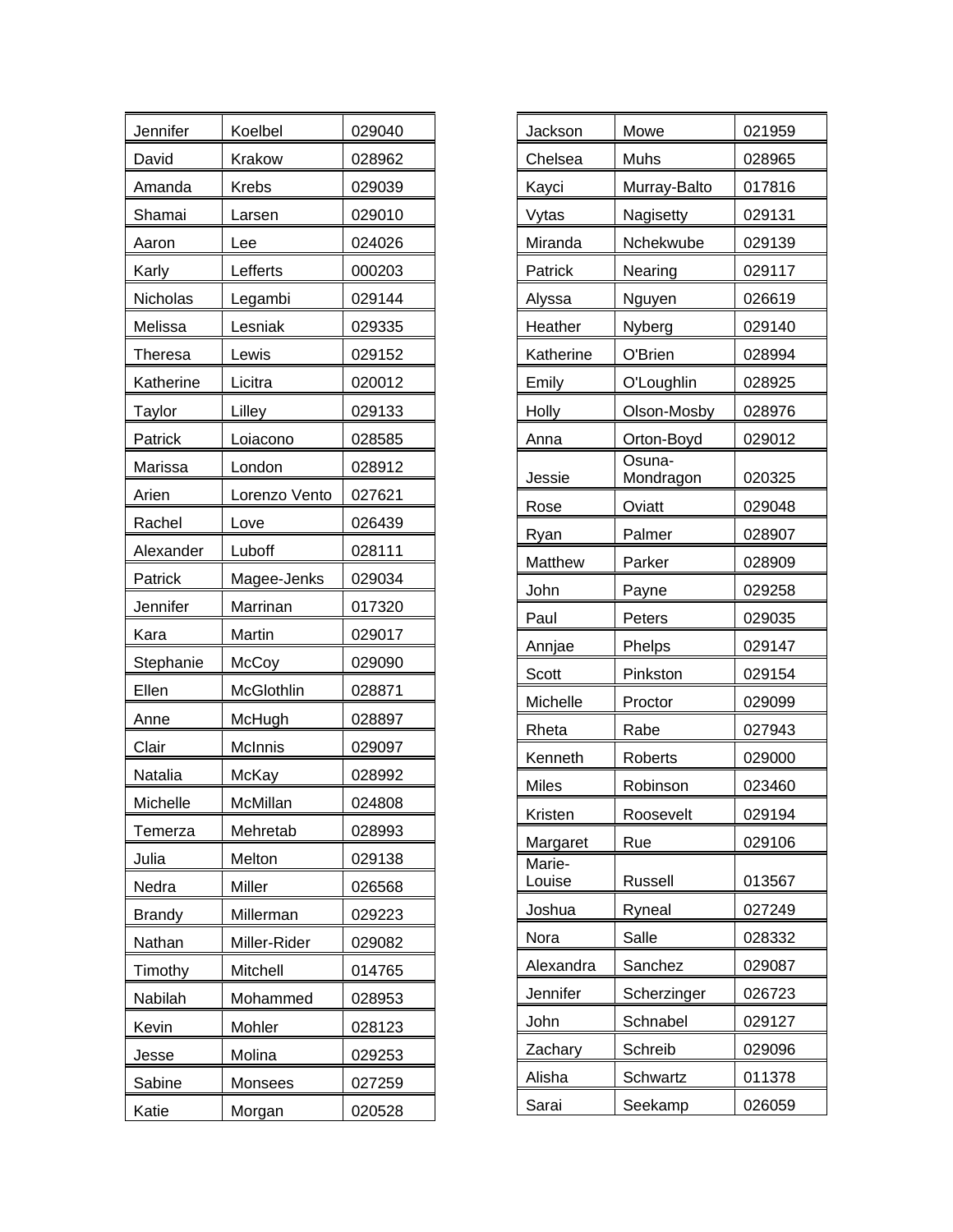| Joanne        | Shepard             | 026571 |
|---------------|---------------------|--------|
| Patrick       | Sherwood            | 029148 |
| Danielle      | Shull               | 029221 |
| Emily         | Shultz              | 029086 |
| Anthony       | Signorelli          | 029159 |
| Colleen       | Smyth               | 028932 |
| Howard        | Snyder              | 028968 |
| James         | <b>Stevens</b>      | 029719 |
| Julia         | <b>Stevens</b>      | 028896 |
| Mary          | Stevens-Krogh       | 017221 |
| Paige         | Stuhlmuller         | 028997 |
| Christine     | Sullivan            | 015372 |
| Melissa       | Swan                | 028102 |
| Marissa       | Thompson            | 021337 |
| Megan         | Thompson            | 029100 |
| Rachel        | <b>Toback</b>       | 026913 |
| Allan         | <b>Trinidad</b>     | 025943 |
| Nathan        | Usselman            | 029134 |
| <b>Breana</b> | Vance               | 029001 |
| Simeon        | Vandeventer         | 029089 |
| Cara          | VanGorder-<br>Lasof | 028902 |
| Lisa          | Veatch              | 028818 |

| Erik         | Velasquez | 027618 |
|--------------|-----------|--------|
| Catherine    | Volponi   | 013770 |
| Rose         | Vu        | 029084 |
| Kristin      | Walker    | 015358 |
| John         | Walsh     | 021284 |
| Alexa        | Welle     | 022184 |
| Kelly        | Werschkul | 024845 |
| Nathaniel    | Williams  | 021344 |
| Anne         | Wolfstone | 028974 |
| Anna         | Wooley    | 029024 |
| Falisha      | Wright    | 029121 |
| Jesse        | Yeager    | 029105 |
| <b>Brian</b> | Yoder     | 022179 |
| Taryn        | York      | 028901 |
| Robert       | Young     | 028956 |
| Yousef       | Yousfi    | 028765 |
| Yuan         | Zhu       | 022222 |
| Marc         | Zollinger | 029091 |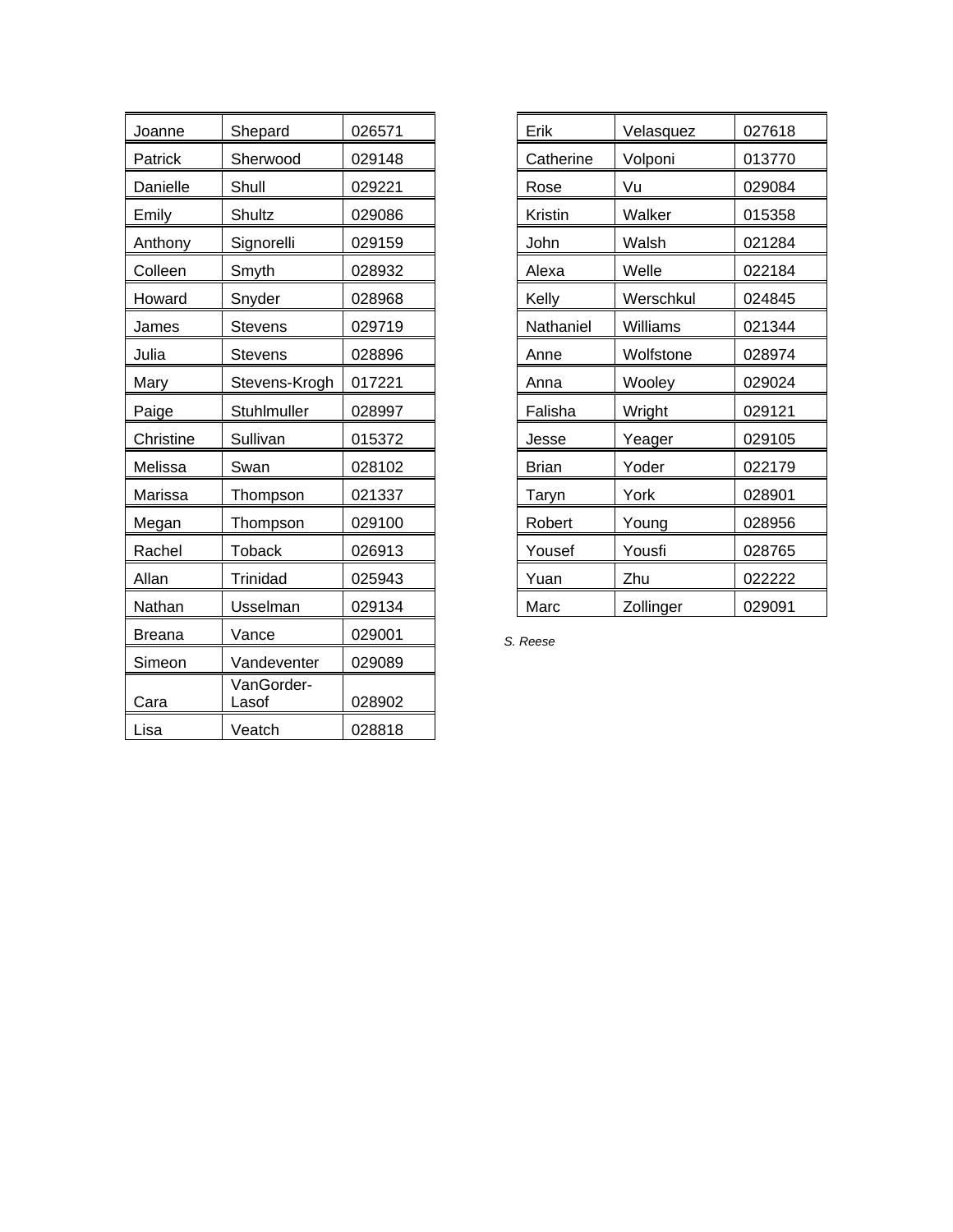#### Election of First-year Probationary Teachers (Part-time)

#### **RECITAL**

On the advice of the Chief Human Resources Officer, the Superintendent recommends that the teachers listed below be elected as First-year Probationary Teachers.

#### **RESOLUTION**

The Board of Education accepts the Superintendent's recommendation, and by this resolution hereby elects as First-year Probationary Teachers for the school year 2018-19 the following persons, subject to the employment terms and conditions set out in the standard form contract approved by legal counsel for the District and with all to be placed on the applicable Salary Guide that now exists or is hereafter amended:

| <b>First</b> | Last          | ID     |
|--------------|---------------|--------|
| Christine    | <b>Barrar</b> | 006863 |
| Lindsay      | Brown         | 027785 |
| Karry        | Cameron       | 007538 |
| Katherine    | Chapman       | 029155 |
| Rose         | Cohen Glebe   | 029137 |
| Cami         | Curtis        | 029277 |
| Jessica      | Eller-Isaacs  | 028905 |
| Cassandra    | Grigori       | 029149 |
| Brandi       | Hall          | 013703 |
| Robert       | Haserot       | 029157 |
| Karen        | Ifversen      | 029026 |
| Theresa      | Jahangir      | 028963 |
| Shelah       | Kelso         | 028975 |
| Karin        | Korn Becerra  | 018549 |
| Kelsey       | Leonard       | 029156 |
| Toni         | Lima          | 014010 |
| Meredith     | McClanen      | 029469 |
| Leah         | Mocsy         | 025660 |

# $James$   $Payne$  028906 Amy Pellegrin 029163 Megan | Piet | 028127 Eliana | Ramirez | 029028 Juan Romero-Corral 028969 Emily Sallee | 028917 Madelyn Spain | 014283 Kalin | Tobler | 017800 Meredith Vaterlaus | 029103 Martha Villegas-Gutierrez | 007068 Meghan | Wasiak | 028998 Natalie | Zeno Truscott | 028943 Xiaolan Zhang | 026275

*S. Reese*

#### *Part-Time*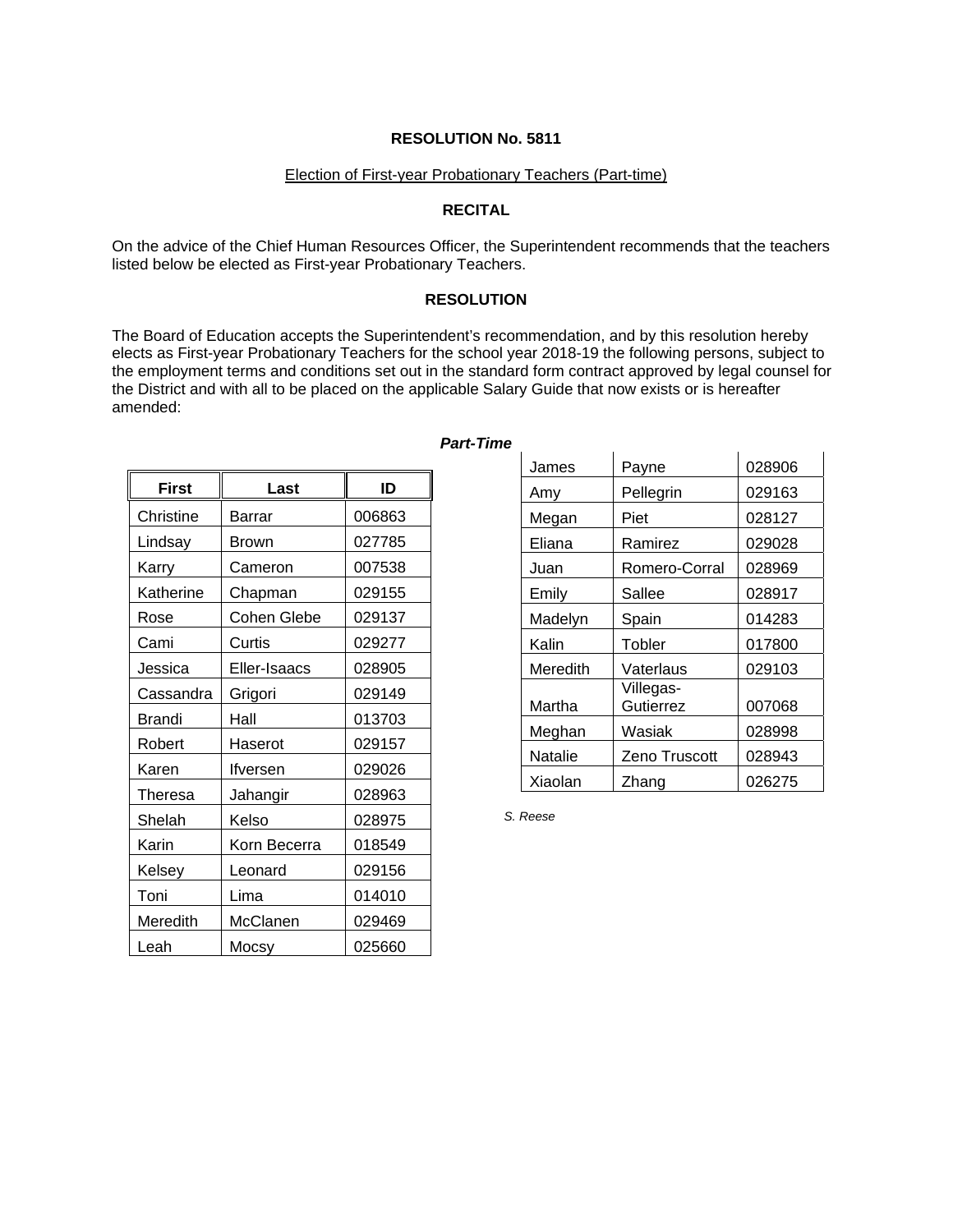#### Election of Second-year Probationary Teachers (Full-time)

#### **RECITAL**

On the advice of the Chief Human Resources Officer, the Superintendent recommends that the teachers listed below be elected as Second-year Probationary Teachers.

#### **RESOLUTION**

The Board of Education accepts the Superintendent's recommendation, and by this resolution hereby elects as Second-year Probationary Teachers for the school year 2018-19 the following persons, subject to the employment terms and conditions set out in the standard form contract approved by legal counsel for the District and with all to be placed on the applicable Salary Guide that now exists or is hereafter amended:

| ----------   |               |        |  |  |  |
|--------------|---------------|--------|--|--|--|
| <b>First</b> | Last          |        |  |  |  |
| Kelsey       | Bowers        | 022335 |  |  |  |
| Jessica      | Holguin       | 028138 |  |  |  |
| Tiffany      | Lane          | 027941 |  |  |  |
| Ryan         | McDermott     | 027309 |  |  |  |
| Crina        | Munteanu      | 027778 |  |  |  |
| Daniel       | Murphy-Cairns | 018806 |  |  |  |
| Iris         | Powell        | 027446 |  |  |  |
| Silvia       | Rendon Navas  | 026271 |  |  |  |
| Liesl        | Schaedig      | 016818 |  |  |  |
| Kayla        | Watson        | 025882 |  |  |  |

*Full-Time*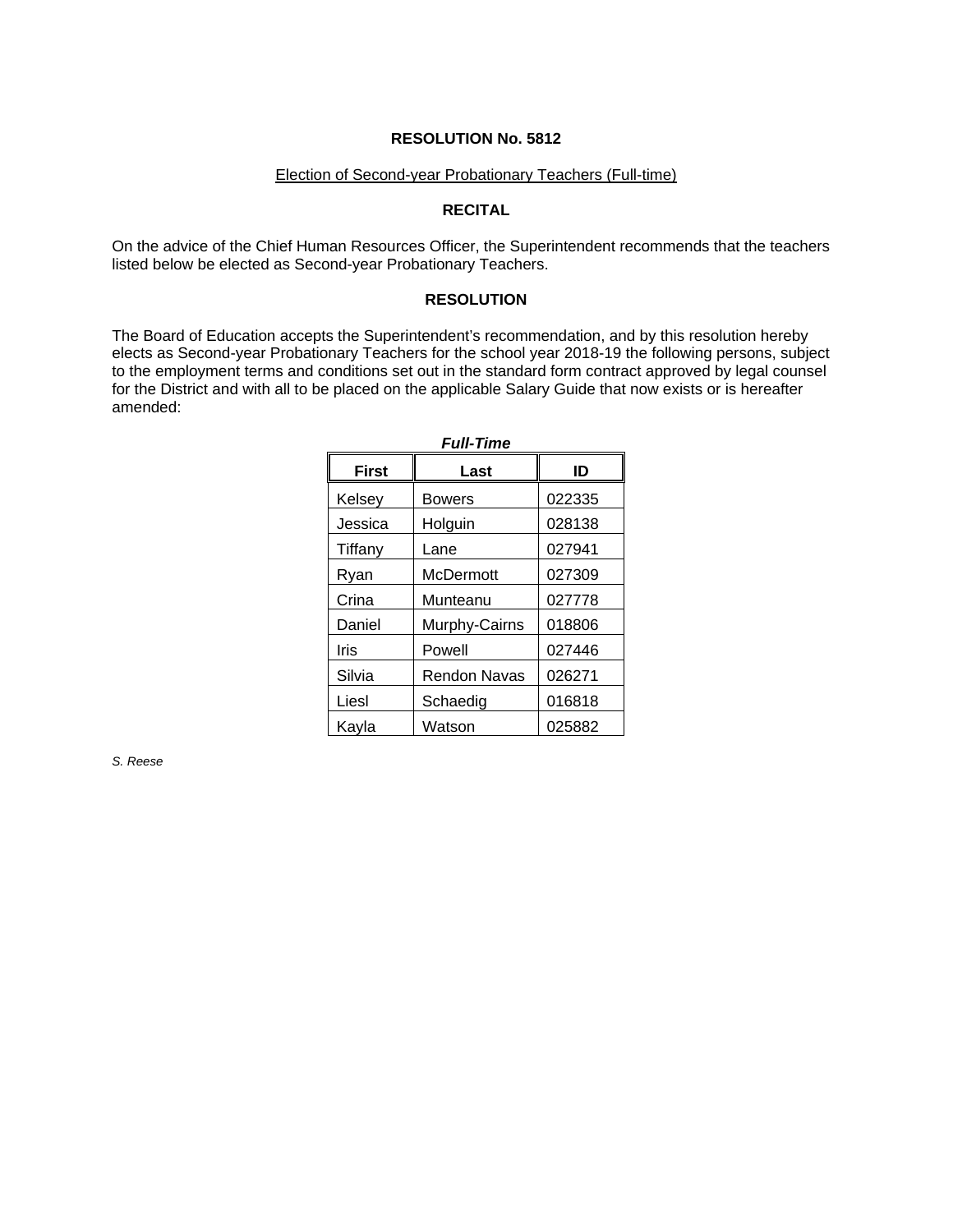#### Election of Second-year Probationary Teachers (Part-time)

#### **RECITAL**

On the advice of the Chief Human Resources Officer, the Superintendent recommends that the teachers listed below be elected as Second-year Probationary Teachers.

#### **RESOLUTION**

The Board of Education accepts the Superintendent's recommendation, and by this resolution hereby elects as Second-year Probationary Teachers for the school year 2018-19 the following persons, subject to the employment terms and conditions set out in the standard form contract approved by legal counsel for the District and with all to be placed on the applicable Salary Guide that now exists or is hereafter amended:

| <b>Part-Time</b> |         |        |  |  |
|------------------|---------|--------|--|--|
| <b>First</b>     | Last    | ID     |  |  |
| Jennifer         | Andres  | 027031 |  |  |
| Christina        | Cone    | 026842 |  |  |
| Scott            | Goodman | 027596 |  |  |
| Nuan             | Huang   | 026560 |  |  |
| Emory            | Oeding  | 027709 |  |  |
| Sydney           | York    | 008823 |  |  |

*S. Reese*

#### **RESOLUTION No. 5814**

#### Election of Third-year Probationary Teachers (Full-time)

#### **RECITAL**

On the advice of the Chief Human Resources Officer, the Superintendent recommends that the teachers listed below be elected as Third-year Probationary Teachers.

#### **RESOLUTION**

The Board of Education accepts the Superintendent's recommendation, and by this resolution hereby elects as Third-year Probationary Teachers for the school year 2018-19 the following persons, subject to the employment terms and conditions set out in the standard form contract approved by legal counsel for the District and with all to be placed on the applicable Salary Guide that now exists or is hereafter amended:

| <b>Full-Time</b> |        |        |  |  |
|------------------|--------|--------|--|--|
| <b>First</b>     | Last   | ID     |  |  |
| Megan            | Archer | 026416 |  |  |
| Laura            | Arias  | 026442 |  |  |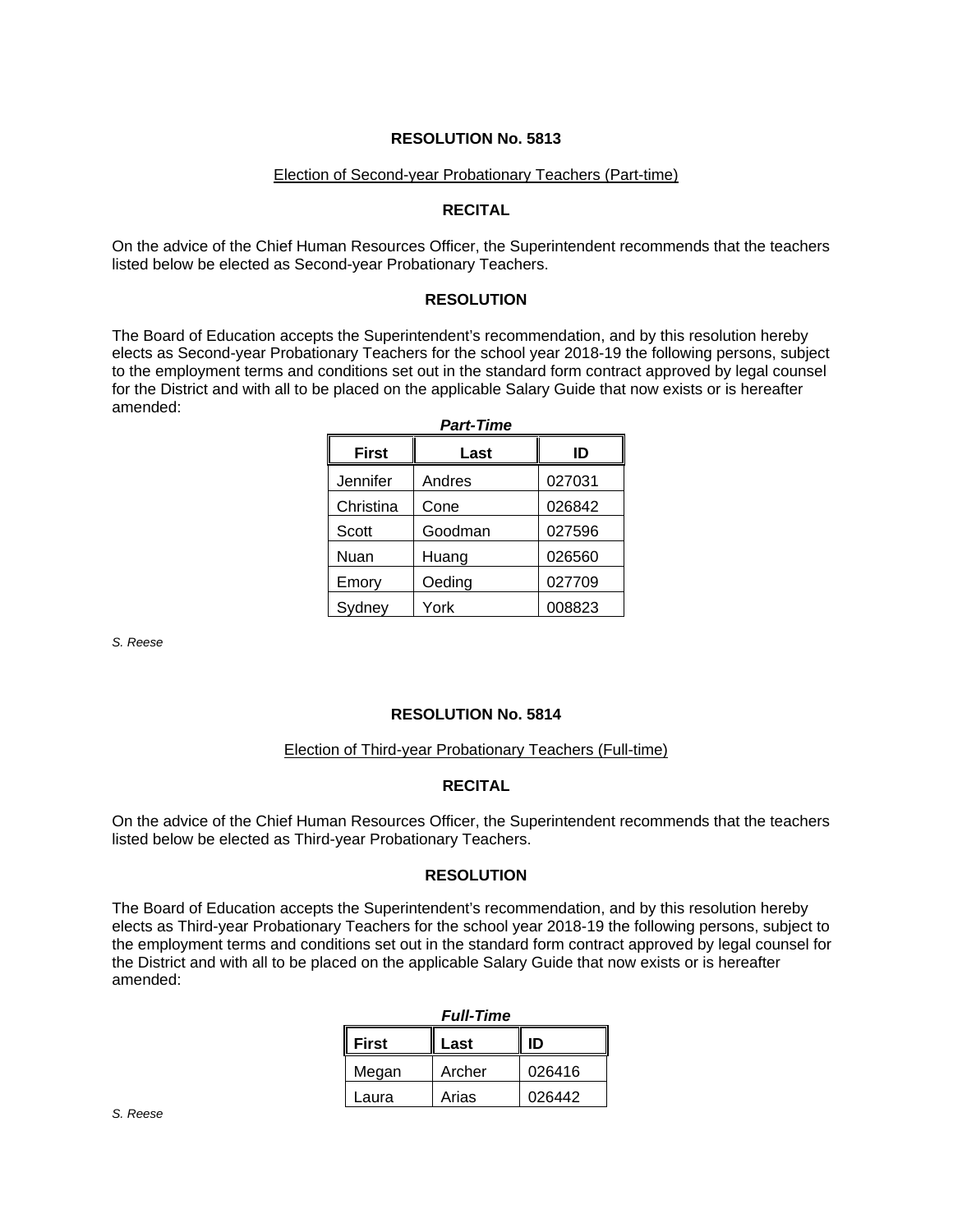#### Election of Contract Teachers

# **RECITAL**

On the advice of the Chief Human Resources Officer, the Superintendent recommends that the teacher listed below who has been employed by the District as a regularly appointed teacher for three or more successive school years be elected as a Contract Teachers.

#### **RESOLUTION**

The Board of Education accepts the Superintendent's recommendation**,** and by this resolution hereby elects as a Contract Teachers for the school year 2018-19 the following person:

| First | Last    |        |
|-------|---------|--------|
| Sarah | Gassner | 014255 |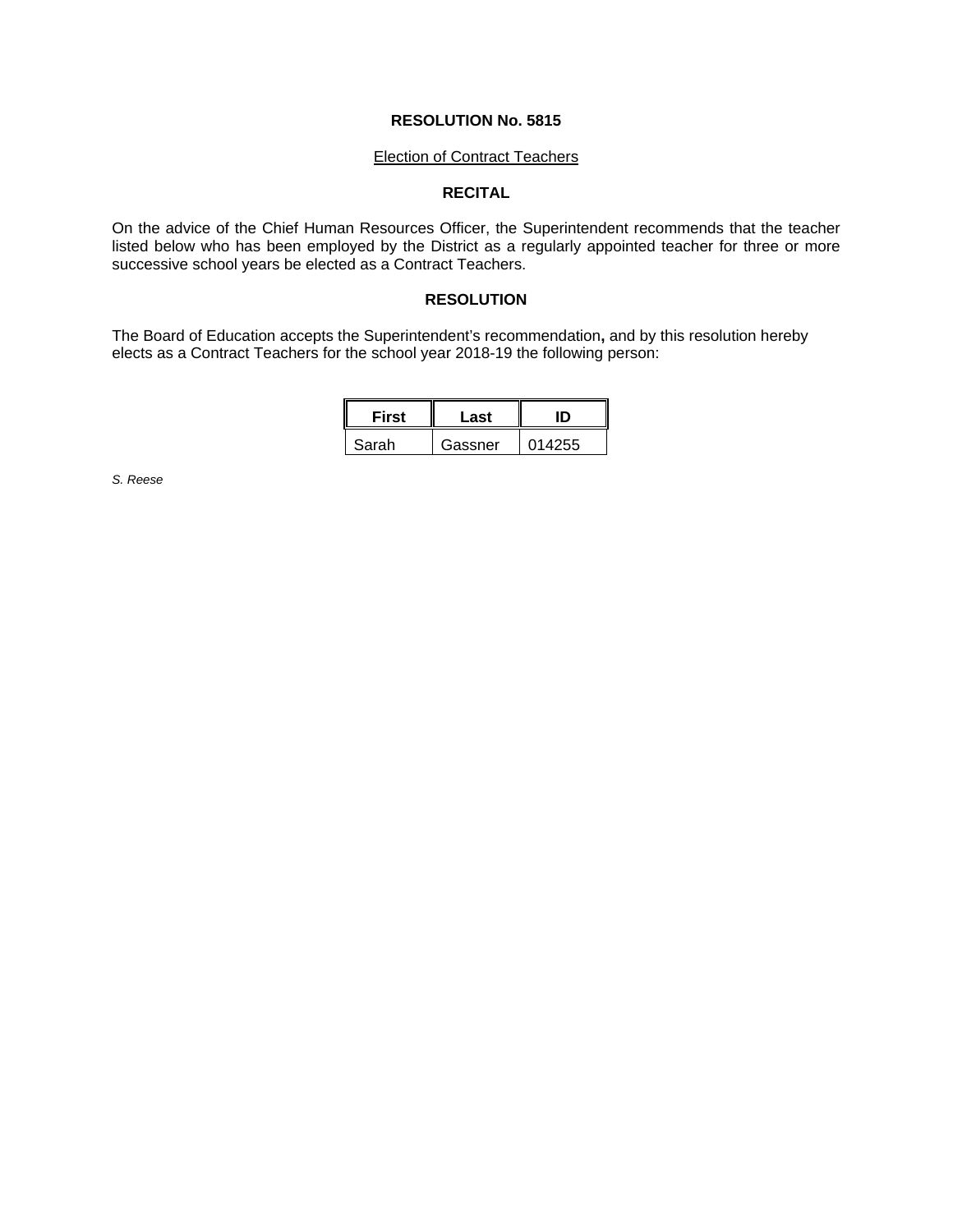#### Appointment of Temporary Teachers and Notice of Non-renewal

# **RESOLUTION**

The Board of Education accepts the recommendation to designate the following persons as temporary teachers for the term listed below. These temporary contracts will not be renewed beyond their respective termination dates because the assignments are temporary and District does not require the teachers' services beyond completion of their respective temporary assignments.

| <b>First</b>  | Last                  | ID     | Eff. Date  | <b>Term Date</b> |
|---------------|-----------------------|--------|------------|------------------|
| Meredith      | Allen                 | 027823 | 8/21/2018  | 6/11/2019        |
| James         | Allred                | 028199 | 9/17/2018  | 6/11/2019        |
| Ashley        | Ames                  | 026844 | 12/3/2018  | 6/11/2019        |
| Kealy         | <b>Barrow Strange</b> | 027834 | 8/21/2018  | 6/11/2019        |
| Hilary        | Benoit                | 028922 | 8/1/2018   | 6/11/2019        |
| Jason         | <b>Bensley</b>        | 023554 | 11/7/2018  | 6/11/2019        |
| J.            | <b>Bondurant</b>      | 028331 | 11/27/2018 | 6/11/2019        |
| Andrew        | <b>Braunstein</b>     | 029495 | 11/14/2018 | 6/11/2019        |
| Rebekah       | <b>Breed</b>          | 029143 | 8/24/2018  | 6/11/2019        |
| Lisa          | <b>Brinkmeyer</b>     | 024779 | 10/29/2018 | 6/11/2019        |
| Michael       | <b>Buckner</b>        | 028129 | 11/13/2018 | 6/11/2019        |
| Zachary       | Cash                  | 028899 | 8/1/2018   | 6/18/2019        |
| William       | Chou                  | 022200 | 8/1/2018   | 6/11/2019        |
| Linda         | Christensen           | 016759 | 9/17/2018  | 6/11/2019        |
| <b>Bianca</b> | Cohen                 | 023534 | 1/23/2019  | 6/11/2019        |
| Wendy         | Connolly              | 023743 | 11/16/2018 | 6/11/2019        |
| Anna Bell     | Cronemeyer            | 028092 | 12/5/2018  | 6/11/2019        |
| Talasen       | Darnell               | 025251 | 8/21/2018  | 6/11/2019        |
| Hannah        | Davies                | 029371 | 10/15/2018 | 6/18/2019        |
| Mary Anne     | Del Buono             | 026982 | 10/26/2018 | 6/11/2019        |
| Morgan        | Delaney               | 014092 | 12/13/2018 | 6/11/2019        |
| Allison       | deVincenzi            | 029746 | 1/18/2019  | 6/11/2019        |
| <b>Bret</b>   | Emmerich              | 008792 | 8/21/2018  | 6/11/2019        |
| Melissa       | Extine                | 017944 | 1/22/2019  | 6/11/2019        |
| Nathaniel     | Farrell               | 026728 | 11/19/2018 | 6/11/2019        |
| Heather       | Fellers               | 025375 | 8/1/2018   | 6/11/2019        |
| Nicholas      | Fenger                | 029038 | 8/1/2018   | 6/11/2019        |
| Leesa         | Foreman               | 012697 | 9/11/2018  | 6/11/2019        |
| Cheyenne      | Freeman               | 029706 | 1/7/2019   | 6/11/2019        |
| Minori        | Fukushima             | 011136 | 11/15/2018 | 6/11/2019        |
| Angela        | Gadbois               | 000634 | 10/15/2018 | 6/11/2019        |
| Melinda       | Gallimore             | 023864 | 12/6/2018  | 6/11/2019        |
| <b>Brian</b>  | Galvin                | 019952 | 1/4/2019   | 6/11/2019        |
| Jennifer      | Ginger                | 027815 | 8/1/2018   | 6/11/2019        |
| Luke          | Griffin               | 028031 | 11/26/2018 | 6/11/2019        |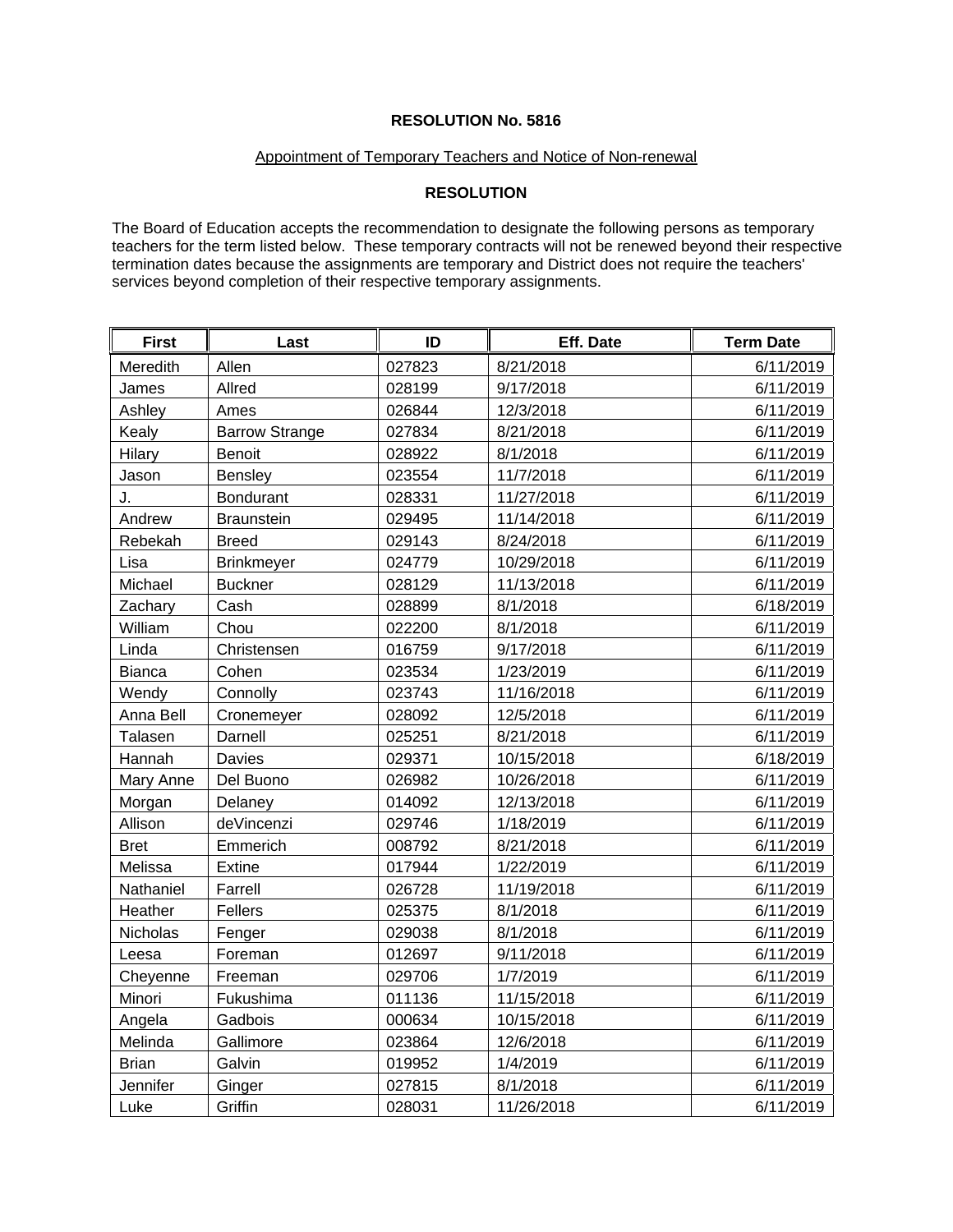| Margaret        | Griffith      | 029032 | 8/1/2018   | 6/11/2019 |
|-----------------|---------------|--------|------------|-----------|
| David           | Hall          | 023568 | 9/4/2018   | 6/11/2019 |
| Michelle        | Hauck         | 028419 | 9/10/2018  | 6/18/2019 |
| Derek           | Heath         | 029399 | 10/11/2018 | 6/11/2019 |
| <b>Molly</b>    | Heywood       | 027995 | 8/21/2018  | 6/11/2019 |
| Amanda          | Hiland        | 029509 | 11/5/2018  | 6/11/2019 |
| Zachary         | Hill          | 025328 | 9/26/2018  | 6/11/2019 |
| <b>Miles</b>    | Hudson        | 029078 | 8/17/2018  | 6/11/2019 |
| Nickolas        | Hurlbut       | 029642 | 1/3/2019   | 6/11/2019 |
| Chrisinna       | Ivosevic      | 027260 | 11/26/2018 | 6/11/2019 |
| Kelly           | Jacobs        | 029652 | 12/12/2018 | 6/11/2019 |
| Suzanne         | <b>Jaynes</b> | 002950 | 1/2/2019   | 6/11/2019 |
| Lucas           | Jepson        | 029503 | 1/23/2019  | 6/11/2019 |
| Kenneth         | Johnson       | 023716 | 11/26/2018 | 6/11/2019 |
| Taryn           | Johnson       | 029274 | 9/11/2018  | 6/11/2019 |
| Myra            | Josey         | 029659 | 12/4/2018  | 6/11/2019 |
| Meghan          | Kramer        | 027850 | 8/3/2018   | 6/11/2019 |
| Jennifer        | Larkin Miller | 029595 | 11/20/2018 | 6/11/2019 |
| Maya            | LeaJames      | 029153 | 8/23/2018  | 6/11/2019 |
| Veronika        | Letaw         | 028608 | 9/17/2018  | 6/11/2019 |
| Justin          | Levy          | 029075 | 8/1/2018   | 6/11/2019 |
| Emily           | Lillywhite    | 029710 | 1/2/2019   | 6/11/2019 |
| Lee             | Lipfziger     | 029514 | 1/8/2019   | 6/11/2019 |
| Nicole          | Lundgren      | 023472 | 9/17/2018  | 6/11/2019 |
| Lyndsey         | Mackenzie     | 029663 | 12/10/2018 | 6/11/2019 |
| Ayako           | March         | 023382 | 1/2/2019   | 6/11/2019 |
| Amy             | McAdams       | 028983 | 8/1/2018   | 6/11/2019 |
| <b>Brittney</b> | McAleer       | 021997 | 9/24/2018  | 6/11/2019 |
| Mary            | Megivern      | 003343 | 10/29/2018 | 6/18/2019 |
| Paul            | Mejia         | 026221 | 1/2/2019   | 6/11/2019 |
| Kathleen        | Molony        | 029330 | 9/25/2018  | 6/11/2019 |
| Christopher     | Moore         | 021639 | 10/15/2018 | 6/11/2019 |
| Margaret        | Moran         | 028098 | 10/15/2018 | 6/11/2019 |
| Carolyn         | <b>Morris</b> | 005408 | 11/7/2018  | 6/11/2019 |
| Victor          | Moser         | 027306 | 1/23/2019  | 6/11/2019 |
| Madison         | Mostek        | 029161 | 8/23/2018  | 6/11/2019 |
| Magdalena       | Munoz-Rivas   | 029227 | 10/3/2018  | 6/11/2019 |
| Mackenzie       | Naffziger     | 029520 | 1/7/2019   | 6/11/2019 |
| Courtney        | Nelson        | 029705 | 1/2/2019   | 6/11/2019 |
| Kelly           | Nichols       | 023923 | 10/15/2018 | 6/11/2019 |
| Julia           | Nogueira      | 029658 | 1/2/2019   | 6/11/2019 |
| David           | Ortiz         | 029333 | 9/27/2018  | 6/11/2019 |
| Holly           | Osborne       | 029234 | 9/11/2018  | 6/11/2019 |
| Christopher     | Ransom        | 024527 | 9/12/2018  | 6/11/2019 |
| Krista          | Ravengael     | 024290 | 9/10/2018  | 6/11/2019 |
| Trevor          | Reamer        | 022610 | 8/23/2018  | 6/11/2019 |
|                 |               |        |            |           |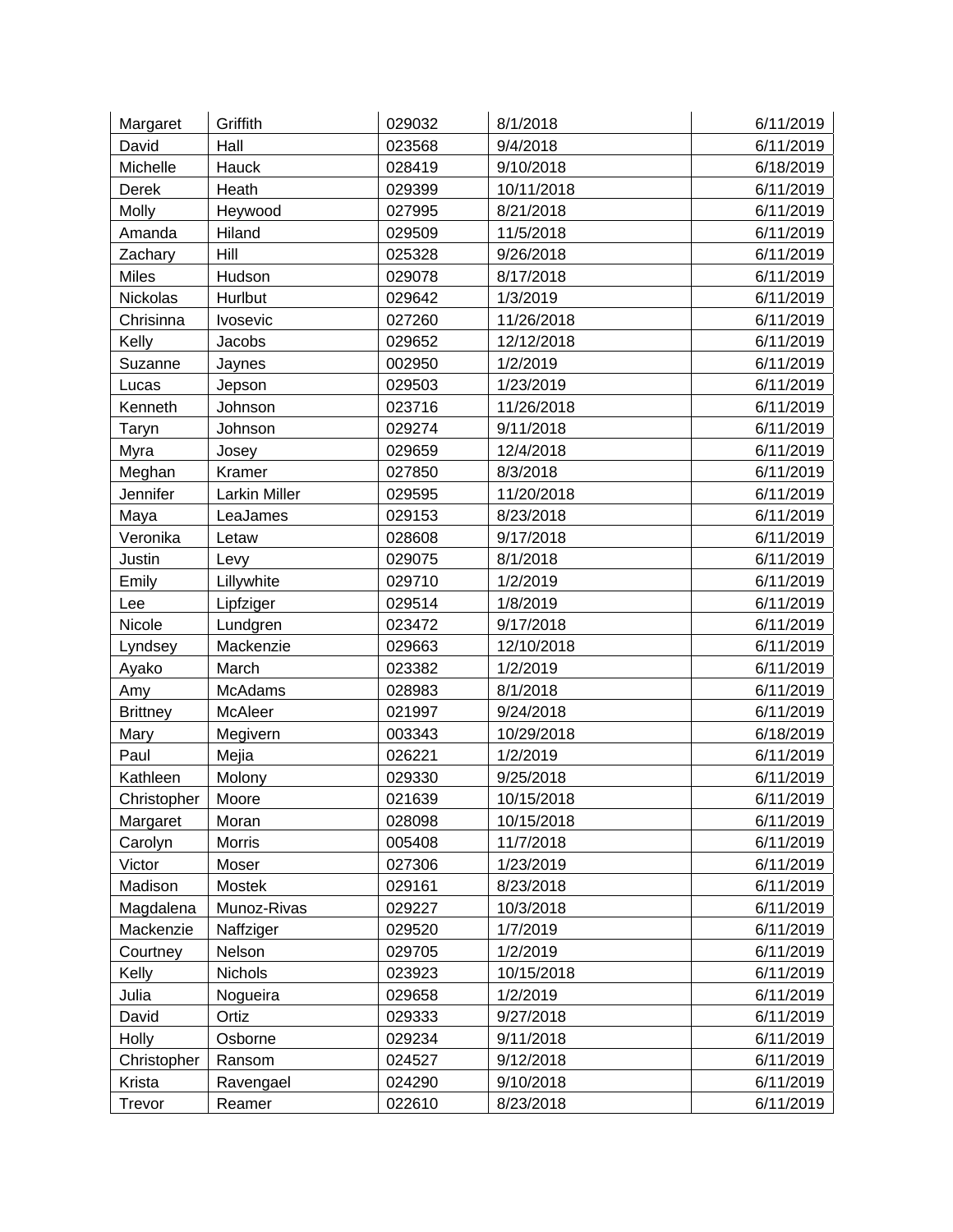| Tammy          | Rebischke         | 024997 | 9/17/2018  | 6/11/2019 |
|----------------|-------------------|--------|------------|-----------|
| Karin          | Reese             | 023593 | 8/21/2018  | 6/11/2019 |
| Laura          | Reynolds          | 028707 | 9/24/2018  | 6/11/2019 |
| Laurel         | <b>Richards</b>   | 029235 | 9/10/2018  | 6/11/2019 |
| Tyler          | <b>Riggs</b>      | 024184 | 10/2/2018  | 6/11/2019 |
| Romina         | Rodriguez Salinas | 028093 | 8/1/2018   | 6/11/2019 |
| Charles        | Sauer             | 025877 | 9/4/2018   | 6/11/2019 |
| Andrew         | Scheirer          | 029428 | 10/18/2018 | 6/11/2019 |
| Sheri          | Schneider         | 023802 | 8/1/2018   | 6/11/2019 |
| Jeannie        | Seymour           | 029712 | 1/2/2019   | 6/11/2019 |
| Susan          | Stahl             | 003419 | 11/5/2018  | 6/18/2019 |
| Arica          | <b>Stares</b>     | 026863 | 11/26/2018 | 6/11/2019 |
| Heather        | Stellpflug        | 022358 | 9/21/2018  | 6/11/2019 |
| Julianne       | <b>Stevens</b>    | 025919 | 8/21/2018  | 6/11/2019 |
| Jade           | Stoffan           | 029408 | 10/5/2018  | 6/11/2019 |
| Tara           | Sylvester         | 029398 | 10/15/2018 | 6/18/2019 |
| Alison         | Taylor            | 012754 | 10/1/2018  | 6/11/2019 |
| Minh Xuan      | Taylor            | 029332 | 10/4/2018  | 6/11/2019 |
| Andrea         | Thompson          | 027307 | 8/21/2018  | 6/11/2019 |
| Jessica        | <b>Triplett</b>   | 029732 | 1/8/2019   | 6/18/2019 |
| Tina           | Turner            | 013689 | 9/10/2018  | 6/11/2019 |
| Tara           | Vargas            | 002826 | 1/7/2019   | 6/18/2019 |
| Jonathan       | Vogel             | 029033 | 8/10/2018  | 6/11/2019 |
| Andrea         | Walter            | 029224 | 8/31/2018  | 6/11/2019 |
| Jason          | Ward              | 029376 | 10/1/2018  | 6/11/2019 |
| Jeremy         | Wayne             | 028234 | 11/19/2018 | 6/11/2019 |
| Abigail        | Webb              | 029493 | 1/17/2019  | 6/11/2019 |
| Lefred         | Wilson            | 024711 | 10/29/2018 | 6/11/2019 |
| Karen          | Wutzke            | 029092 | 8/21/2018  | 6/18/2019 |
| <b>Theresa</b> | Yoshiwara         | 007328 | 8/22/2018  | 6/11/2019 |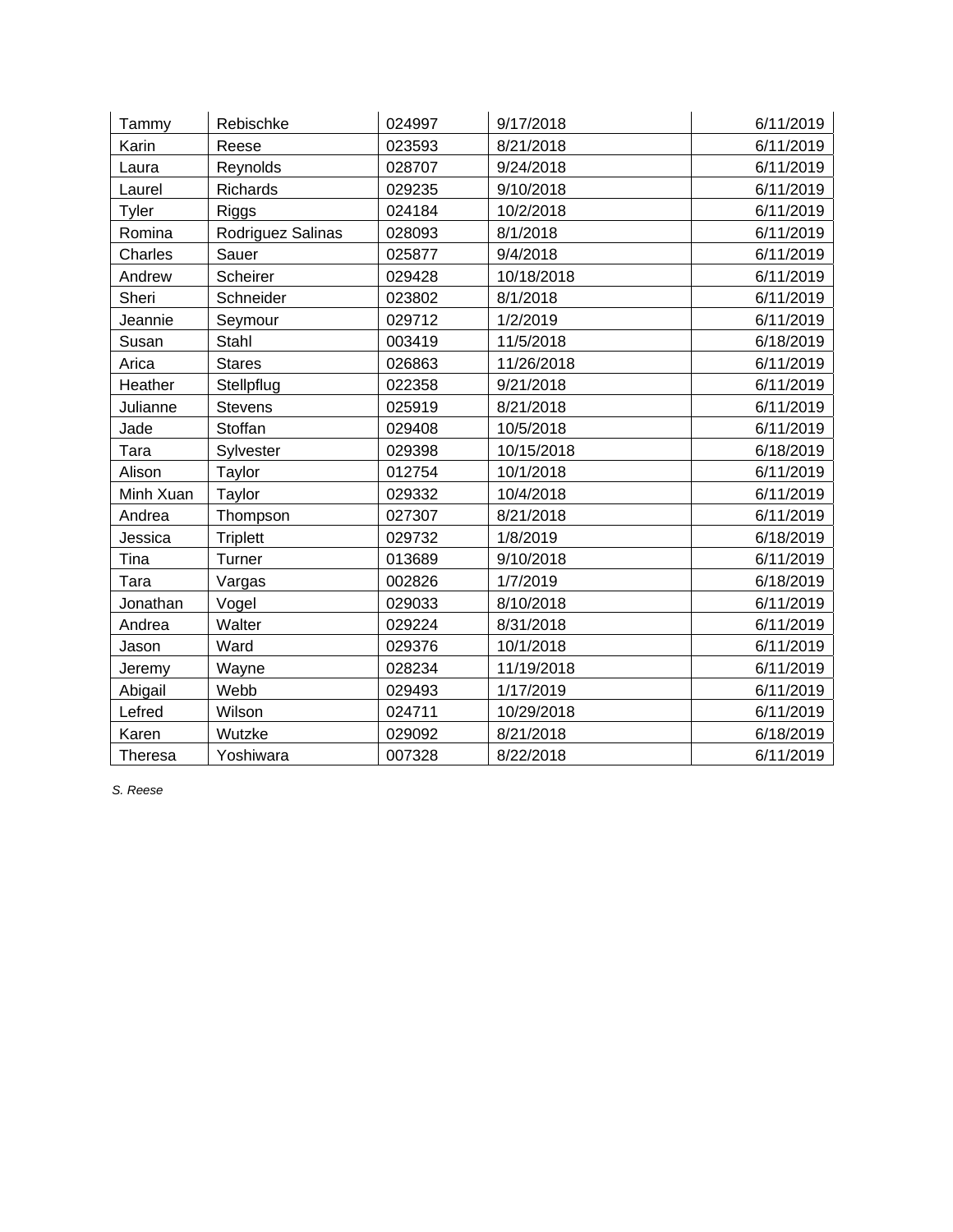### Purchases, Bids, Contracts

#### Resolution Numbers 5817 and 5818

Director Kohnstamm moved and Director Anthony seconded the motion to adopt the above numbered items. The motion was put to a voice vote and passed unanimously (7-yes, 0-no), with Student Representative Paesler voting yes, unofficial.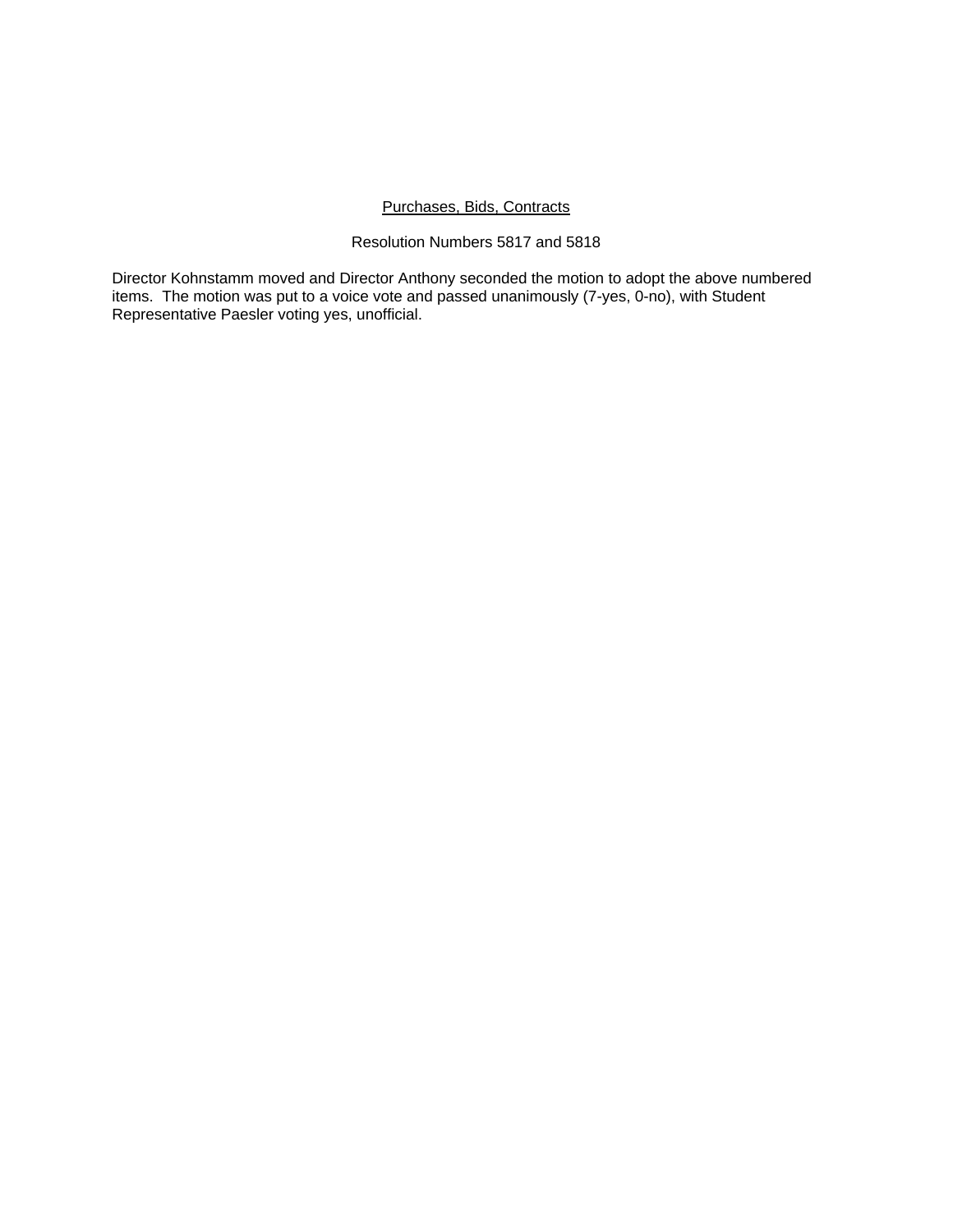#### Revenue Contracts that Exceed \$150,000 Limit for Delegation of Authority

#### **RECITAL**

Portland Public Schools ("District") Public Contracting Rules PPS-45-0200 ("Authority to Approve District Contracts; Delegation of Authority to Superintendent") requires the Board of Education ("Board") to enter into and approve all contracts, except as otherwise expressly authorized. Contracts exceeding \$150,000 per contractor are listed below.

### **RESOLUTION**

The Superintendent recommends that the Board approve these contracts. The Board accepts this recommendation and by this resolution authorizes the Deputy Clerk to enter into the following agreements.

#### **NEW REVENUE CONTRACTS**

| <b>Contractor</b>    | Contract<br>Term             | <b>Contract Type</b>               | <b>Description of Services</b>                                                                                       | Contract<br><b>Amount</b> | Responsible<br>Administrator,<br><b>Funding Source</b>    |
|----------------------|------------------------------|------------------------------------|----------------------------------------------------------------------------------------------------------------------|---------------------------|-----------------------------------------------------------|
| Meyer Memorial Trust | 2/1/19<br>through<br>1/31/21 | <b>Revenue Contract</b><br>R 67502 | Grant to support PPS as it<br>builds capacity to engage<br>families and the community in<br>meaningful partnerships. | \$184.528                 | S. Soden<br><b>Fund 205</b><br>Dept. 9999<br>Grant GS0379 |

No New Revenue Contracts

# **NEW INTERGOVERNMENTAL AGREEMENTS / REVENUE ("IGA/Rs")**

No New Intergovernmental Agreements/Revenue Contracts

# **AMENDMENTS TO EXISTING REVENUE CONTRACTS**

No Amendments to Existing Revenue Contracts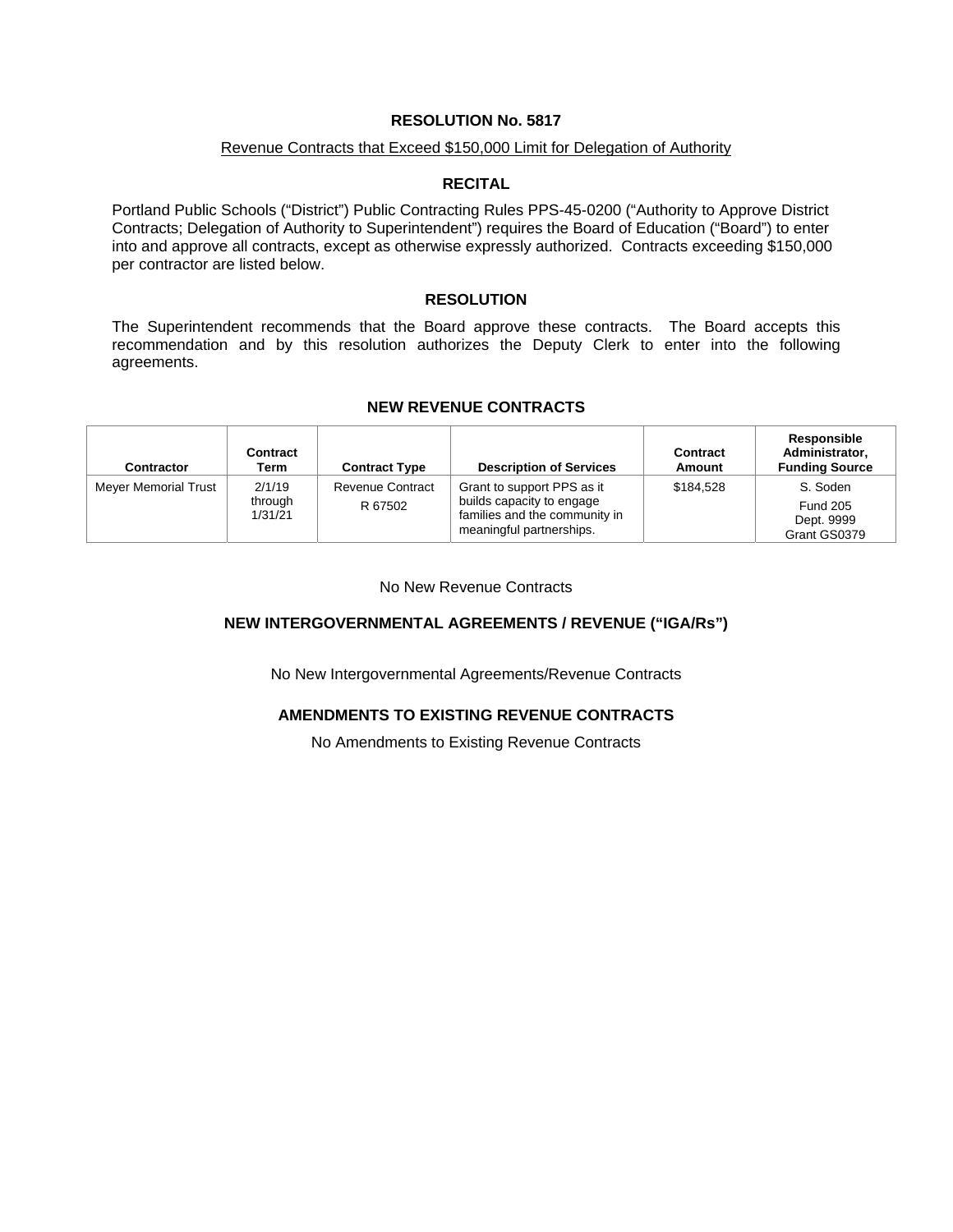#### Expenditure Contracts that Exceed \$150,000 for Delegation of Authority

# **RECITAL**

Portland Public Schools ("District") Public Contracting Rules PPS-45-0200 ("Authority to Approve District Contracts; Delegation of Authority to Superintendent") requires the Board of Education ("Board") enter into contracts and approve payment for products, materials, supplies, capital outlay, equipment, and services whenever the total amount exceeds \$150,000 per contract, excepting settlement or real property agreements. Contracts meeting this criterion are listed below.

### **RESOLUTION**

The Superintendent recommends that the Board approve these contracts. The Board accepts this recommendation and by this resolution authorizes the Deputy Clerk to enter into the following agreements.

| <b>Contractor</b>                                                          | <b>Contract</b><br><b>Term</b>                                                                                           | <b>Contract Type</b>                        | <b>Description of Services</b>                                                                                                                                                                                                           | Contract<br>Amount                                                              | Responsible<br>Administrator,<br><b>Funding Source</b> |
|----------------------------------------------------------------------------|--------------------------------------------------------------------------------------------------------------------------|---------------------------------------------|------------------------------------------------------------------------------------------------------------------------------------------------------------------------------------------------------------------------------------------|---------------------------------------------------------------------------------|--------------------------------------------------------|
| Insight Public Sector<br>via Organization for<br>Educational<br>Technology | 2/13/19<br>through<br>4/30/20<br>Option to<br>renew<br>through<br>4/30/23                                                | Cooperative<br>Contract<br>COA 67446        | Purchase of Microsoft License<br>Renewals on an annual basis in<br>addition to Media, Sales<br>Support, and Technical Support<br>Services.<br><b>Cooperative Procurement</b><br>Group: Organization for<br><b>Educational Technology</b> | Not to Exceed:<br>\$890,000                                                     | C. Hertz<br><b>Fund 101</b><br>Dept. 5581              |
| Oracle America Inc.                                                        | 2/13/19<br>through<br>12/15/19                                                                                           | Purchase Order<br>PO 145373                 | Purchase of Oracle technical<br>support services<br><b>Approved Special Class</b><br>Procurements (Software &<br>Hardware Maintenance and<br>Upgrades): PPS-47-0288(11)                                                                  | \$464,491                                                                       | C. Hertz<br><b>Fund 101</b><br>Dept. 5581              |
| McKinstry Co., LLC                                                         | 2/13/19<br>through<br>2/28/23                                                                                            | Cooperative<br>Contract<br>COA 67465        | Purchase of HVAC repair,<br>maintenance, and service on<br>an as-needed basis.<br><b>Administering Contracting</b><br>Agency: Washington County                                                                                          | Not to Exceed:<br>\$2,240,000                                                   | D. Jung<br><b>Fund 101</b><br>Dept. 5592               |
| Merchants Paper Co.                                                        | 2/13/19<br>through<br>2/12/20<br>Option to<br>renew for<br>four<br>additional<br>one-year<br>terms<br>through<br>2/12/24 | <b>Materials</b><br>Requirement<br>MR 67458 | Provide District with Disposable<br>Products on a requirements<br>basis.<br>RFP 2018-2540                                                                                                                                                | Original Term:<br>\$505.000<br>Total with<br>maximum<br>renewal:<br>\$2,525,000 | C. Hertz<br><b>Fund 202</b><br>Dept. 5570              |
| eCIFM Solutions, Inc.                                                      | 2/13/19<br>through<br>6/30/20                                                                                            | Software<br>SW 67461                        | <b>IBM Tririga Reservation</b><br>Manager Software for Civic Use<br>of Buildings.<br><b>Approved Special Class</b><br>Procurements (Software &<br>Hardware Maintenance and<br>Uptrades): PPS-47-0288(11)                                 | \$210,135                                                                       | C. Hertz<br><b>Fund 101</b><br>Dept. 5594              |

### **NEW CONTRACTS**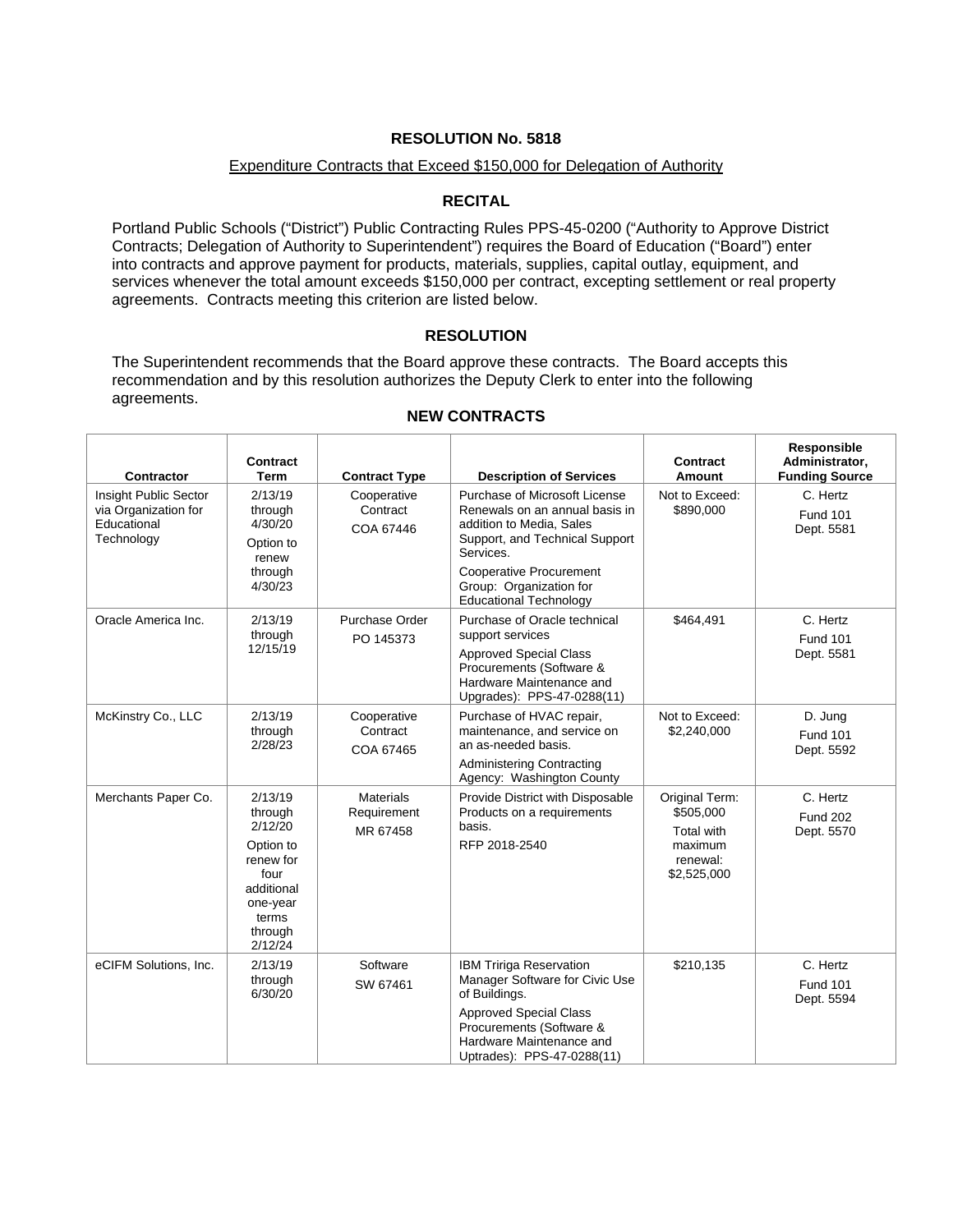# **NEW INTERGOVERNMENTAL AGREEMENTS ("IGAs")**

# No New IGAs

# **AMENDMENTS TO EXISTING CONTRACTS**

| Contractor          | Contract<br>Amendment<br>Term | <b>Contract Type</b>                                | <b>Description of Services</b>                                                                                                                                                                                                                  | Amendment<br>Amount.<br><b>Contract Total</b> | Responsible<br>Administrator,<br><b>Funding Source</b> |
|---------------------|-------------------------------|-----------------------------------------------------|-------------------------------------------------------------------------------------------------------------------------------------------------------------------------------------------------------------------------------------------------|-----------------------------------------------|--------------------------------------------------------|
| CIMA Services, Inc. | 2/13/19<br>through<br>2/29/19 | <b>Personal Services</b><br>PS 66691<br>Amendment 3 | Written translation services in<br>Spanish and Russian for the<br>Dual Language Biliteracy K-5<br>Curricula translation project for<br>Unit 1.<br>This amendment extends the<br>end date and adds funds to the<br>existing agreement.<br>Quotes | \$39,406<br>\$189.406                         | S. Soden<br><b>Fund 191</b><br>Dept. 5555              |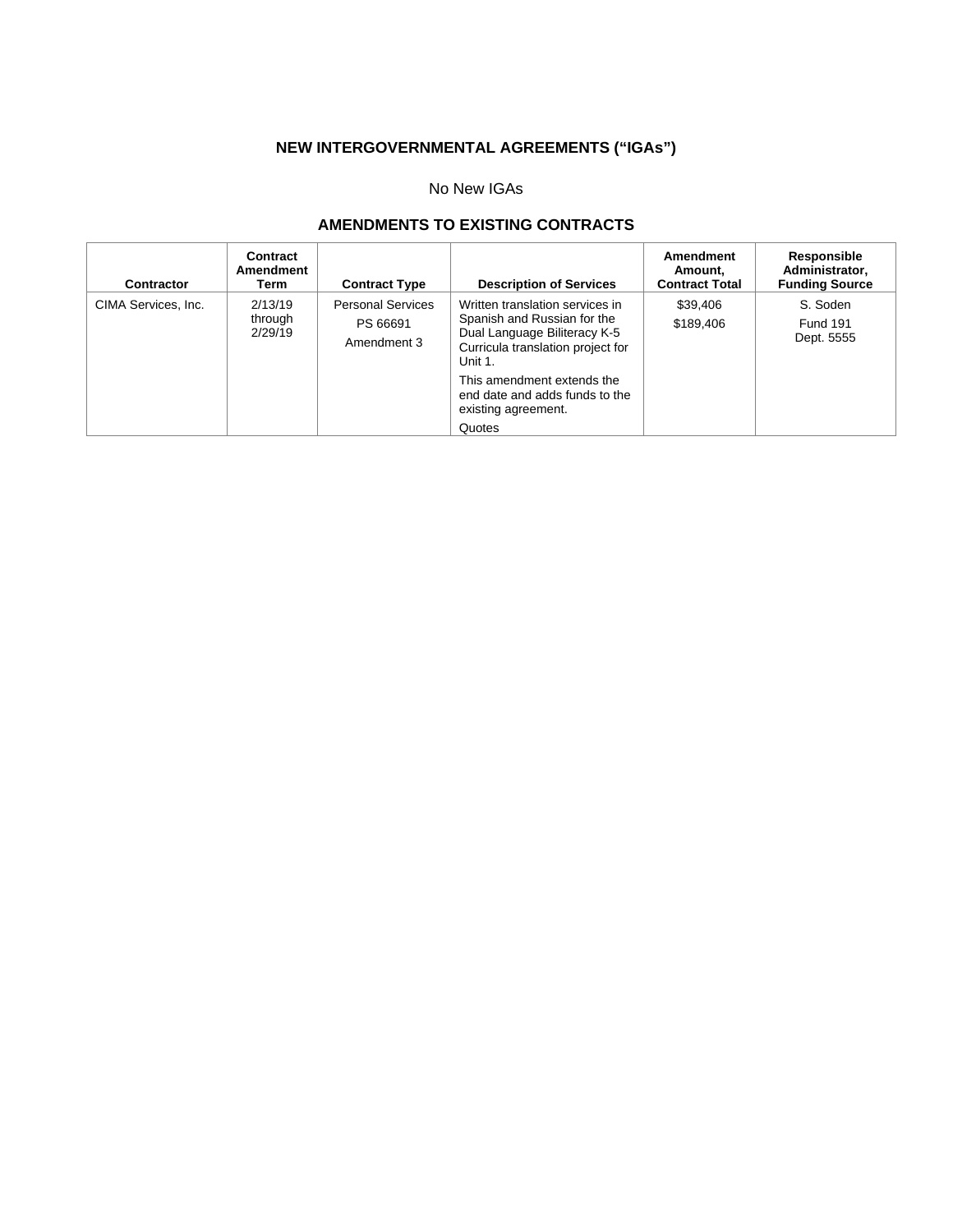#### Other Matters Requiring Board Approval

#### Resolution Number 5819 through 5823

During the Committee of the Whole, Director Esparza Brown moved and Director Anthony seconded the motion to adopt Resolution 5819. The motion was put to a voice vote and passed unanimously (7-yes, 0 no), with Student Representative Paesler voting yes, unofficial.

During the Committee of the Whole, Director Anthony moved and Chair Moore seconded the motion to adopt Resolution 5820. The motion was put to a voice vote and passed by a vote of 6-1 (6-yes, 1-no [Bailey]), with Student Representative Paesler voting yes, unofficial.

Director Kohnstamm moved and Director Anthony seconded the motion to adopt Resolutions 5821 through 5823. The motion was put to a voice vote and passed unanimously (7-yes, 0-no), with Student Representative Paesler voting yes, unofficial.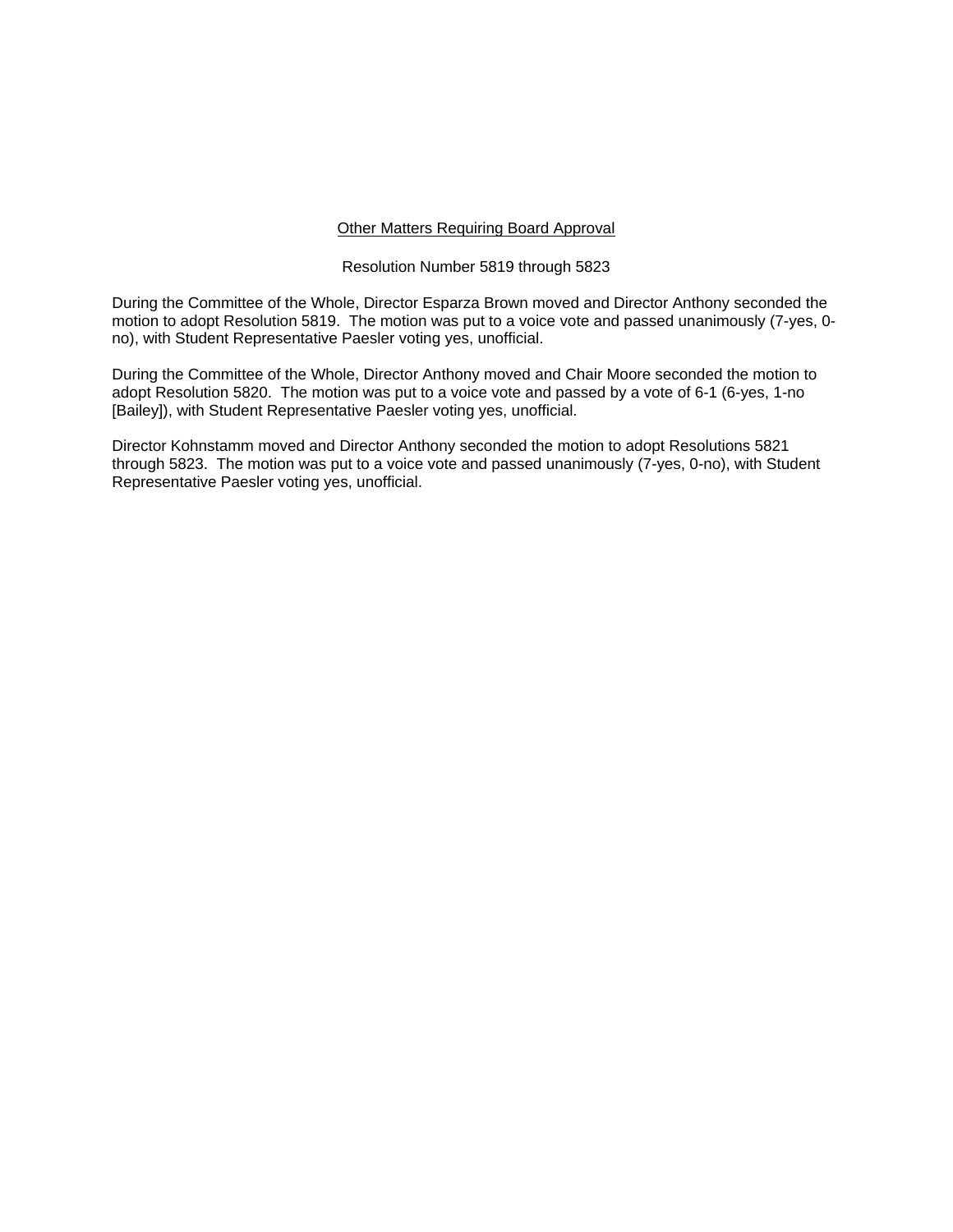# Adopting the Portland Public Schools Board of Education's 2018-2019 Work Plan

# **RESOLUTION**

The Portland Public Schools Board of Education adopts the attached Work Plan for the 2018-2019 school year.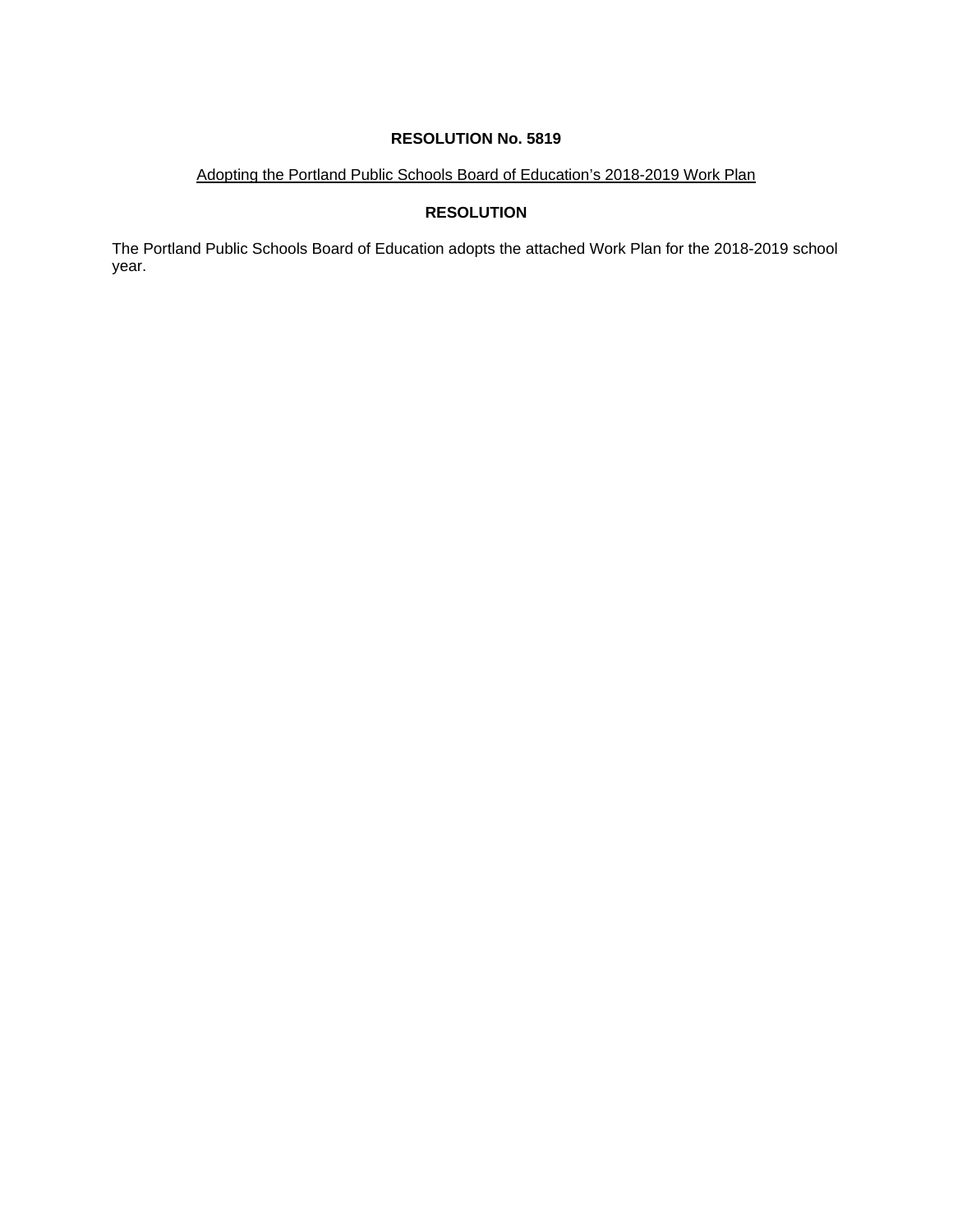# **2018-19 PPS Board and Administration Shared Work Plan**

*Current Mission Statement: Every student by name, prepared for college, career and participation as an active community member, regardless of race, income or zip code.* 

|        | High-Level Priorities & Shared Objectives                                                                     |
|--------|---------------------------------------------------------------------------------------------------------------|
|        | Together, Board of Directors and District Administration will:                                                |
| 1.     | Exercise effective governance and leadership. Develop, with stakeholder input, an aspirational                |
|        | vision and high-leverage strategic plan for the school system.                                                |
| 1a.    | Vision Development: design and implement a visioning process and co-construct with community                  |
|        | stakeholders a clear and forward-thinking vision for PPS that defines what it means to be                     |
|        | diploma-ready for college, career, and life.                                                                  |
| $1b$ . | Strategic Plan Development: construct a coherent district strategic plan that identifies a clear              |
|        | theory of action, change objectives and high-leverage strategies for all levels of the organization.          |
| 1c.    | Superintendent Evaluation: provide support and oversight of the Superintendent.                               |
| 1d.    | School Board Governance: Develop and lead student-centered, accountable, transparent,                         |
|        | effective and professional Board governance structures and supporting operations.                             |
| 1e.    | Identify and implement state, local and federal legislative and advocacy priorities, partners and<br>strategy |
|        | 2. Create safe and supportive learning environments and the equitable opportunities to ensure all             |
|        | students meet academic milestones.                                                                            |
|        |                                                                                                               |
| 2a:    | School Support & Supervision: to ensure improved educational programming and outcomes,                        |
|        | especially for historically underserved students, build stronger management structures, develop               |
|        | differentiated school support plans, and integrate new ODE accountability measures.                           |
| 2b.    | Racial Equity & Social Justice: develop and update Racial Equity Policy; develop and implement                |
|        | culturally-specific efforts strategies.                                                                       |
| 2c.    | Academic Programming: place a key focus on Curriculum, Instruction, & Assessment towards the                  |
|        | goal of ensuring all students have access to a rigorous, equitable educational opportunity, with a            |
|        | particular attention to the middle grades experience.                                                         |
| 2d.    | Safe and Supportive Learning Environments: improve overall student safety and wellness,                       |
|        | including implementation of all recommendations from the Whitehurst report.                                   |
| 2e.    | Student Voice & Leadership: promote student & family voice and supports; expand student                       |
|        | leadership opportunities, including support of District Student Council activities; develop/ update           |
|        | Student Representative Policy.                                                                                |
| 2f.    | Building Community Trust: through transparency, stakeholder engagement and effective                          |
|        | communications channels.                                                                                      |
|        | 3. Allocate and align all resources (people, budget and facilities) in strategic and impactful ways to        |
|        | support the continuous improvement of student outcomes.                                                       |
| За.    | District Budget: approve and adopt 2019-20 District Budget aligned to strategic plan; provide                 |
|        | financial oversight.                                                                                          |
| $3b$ . | Talent Management: talent planning, compensation, Labor Relations & Collective Bargaining                     |
|        | Agreements; Prepare for and engage in contract discussions with represented employees;                        |
|        | successfully conclude contract negotiations.                                                                  |
| 3c.    | School Portfolio: monitor enrollment balancing and adjust school boundaries; Develop Focus                    |
|        | Option Review, & Program Placement (e.g. DLI) process; develop plan for continued school                      |
|        | reconfigurations to provide access to middle grades programming.                                              |
| 3d.    | Safe & Modern Schools: work towards ensuring modern, healthy, safe and accessible schools;                    |
|        | develop a long range facilities plan; develop an ADA transition plan.                                         |
| 3e.    | Asset & Fund Development: consider renewal and referral of Local Option Levy with community                   |
|        | input to launch successful campaign.                                                                          |
| 3f.    | Student Transportation: focus on efficient and effective student transportation services.                     |
|        |                                                                                                               |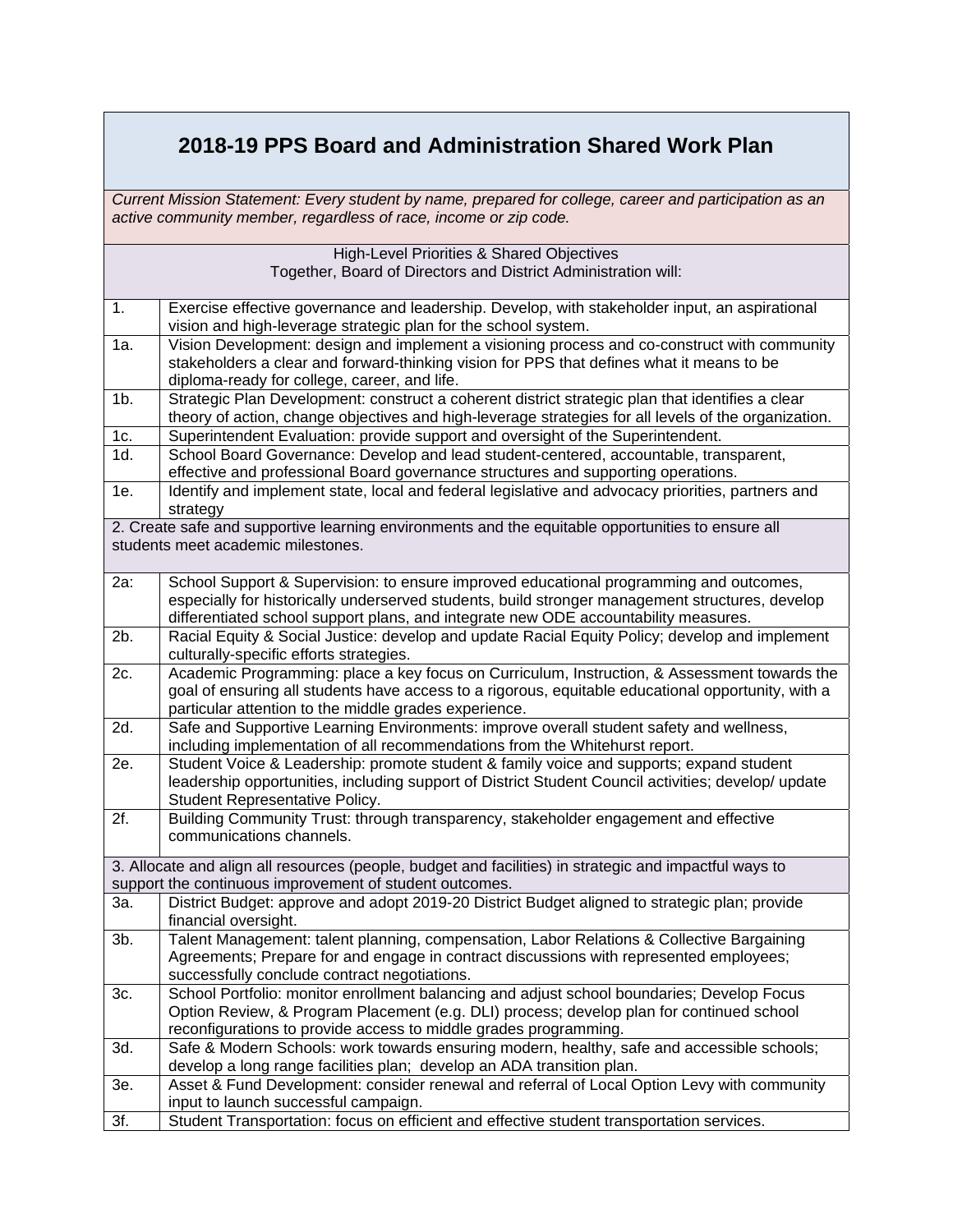| 3g. | System Performance & Continuous Improvement: ensure that organizational work is research-  |
|-----|--------------------------------------------------------------------------------------------|
|     | based, evidence-based, and data-driven; focus on continuous improvement of all systems and |
|     | I their impact towards raising student outcomes.                                           |

Link to Full Work Plan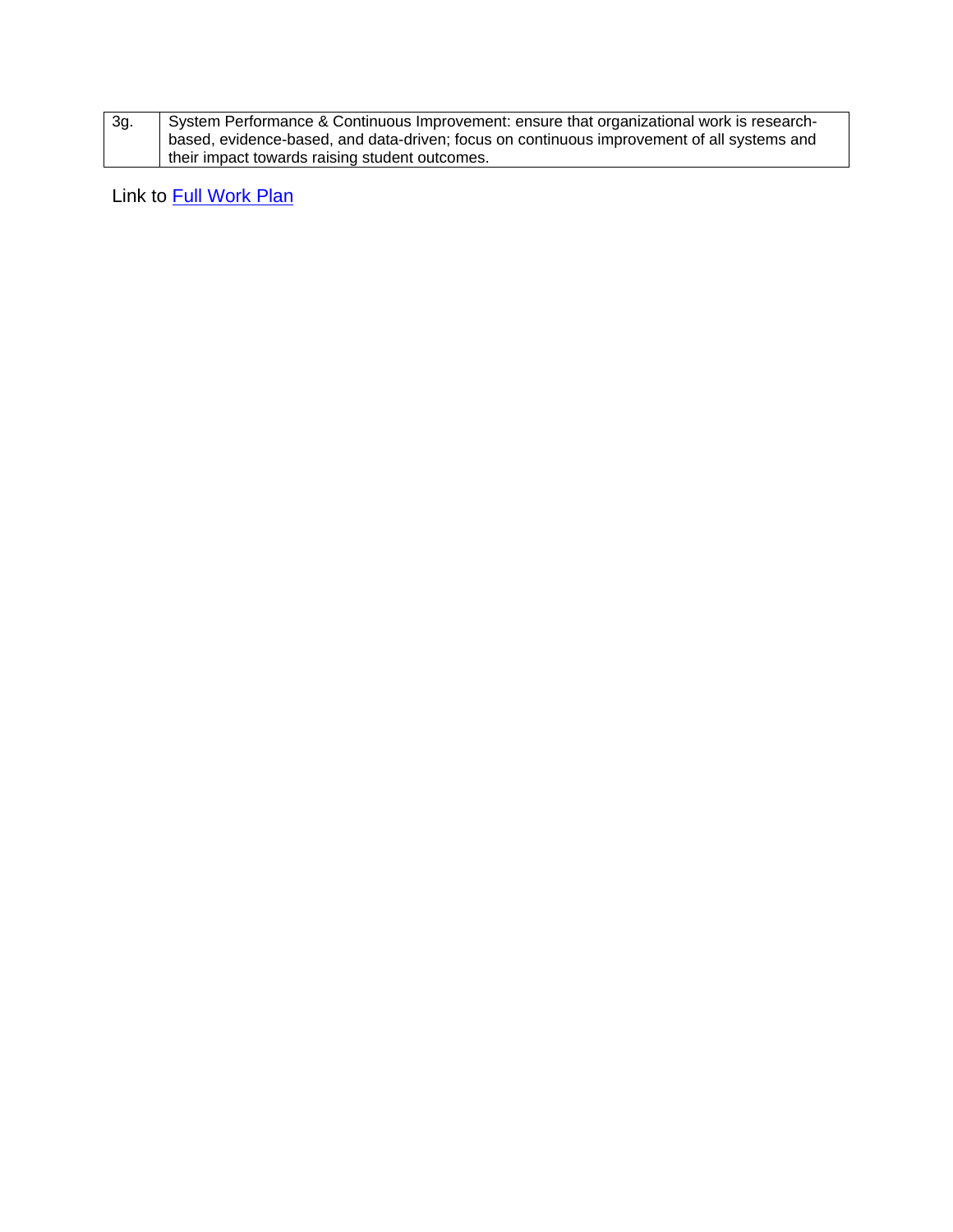# Adopting the Superintendent's Goals for 2018-2019

# **RESOLUTION**

The Portland Public Schools Board of Education adopts the attached Superintendent Goals for the 2018- 2019 school year.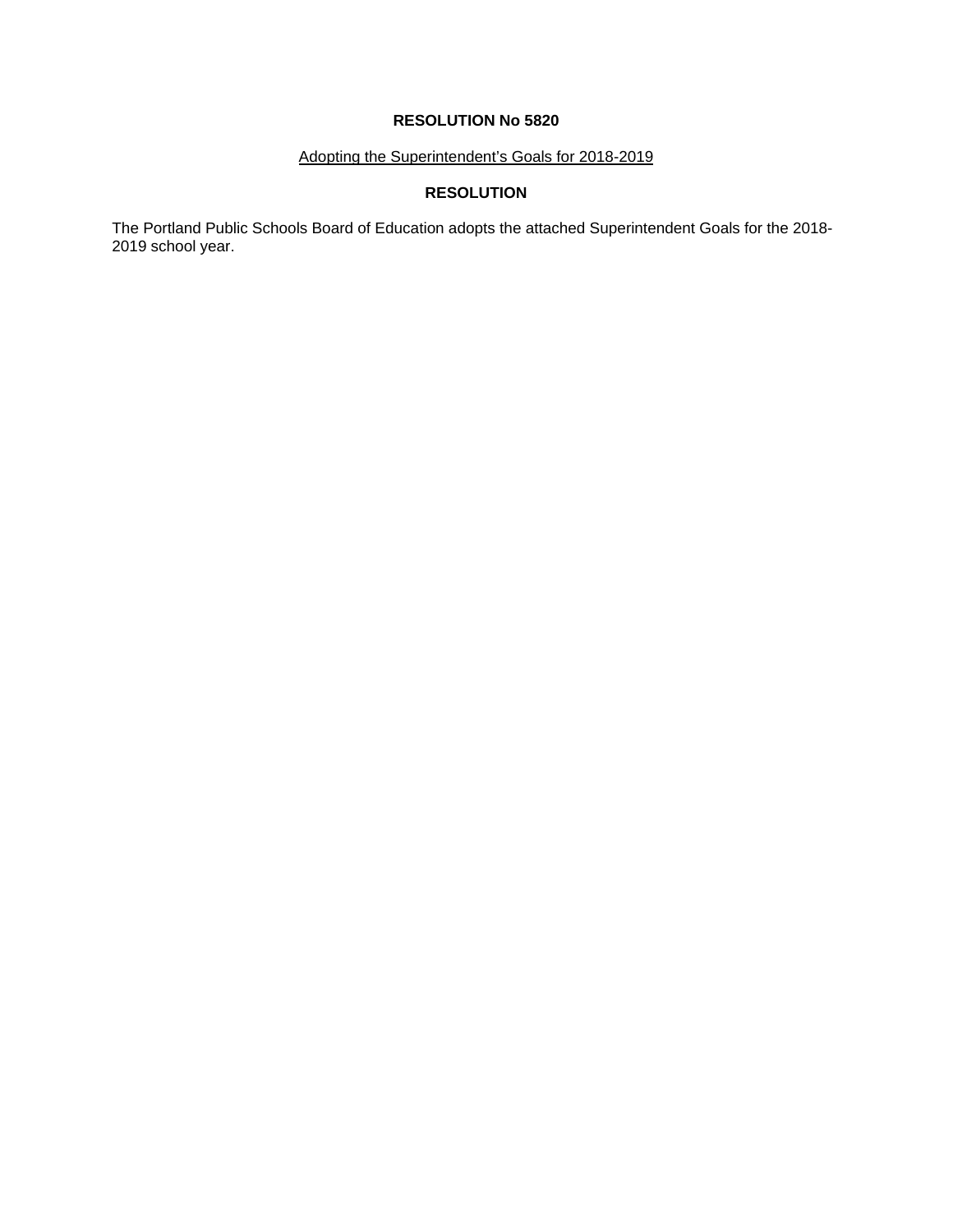# **Portland Public Schools Superintendent's Goals for School Year 2018-2019**

One of the most important jobs for a school board is to evaluate their superintendent. The following document describes the performance goals and metrics for Superintendent Guadalupe Guerrero for the 2018-19 school year. The Board and the Superintendent jointly developed and approved the goals, which reflect key areas where we expect him to mobilize his leadership team to action in order to improve student outcomes. We used a modification of the Oregon School Board Association's framework for superintendent evaluation in crafting these goals; each broad area references one or more of the OSBA's standards. In addition, the goals are correlated with the Shared Work Plan. We believe a Superintendent who can achieve these incredibly ambitious set of goals.

| Goal                                                                                                                                        | <b>Evidence of Success</b>                                                                                                                                                                                                                                                                                                                     |
|---------------------------------------------------------------------------------------------------------------------------------------------|------------------------------------------------------------------------------------------------------------------------------------------------------------------------------------------------------------------------------------------------------------------------------------------------------------------------------------------------|
| OSBA: Visionary Leadership and District Culture; Exercise Effective Leadership<br>Standards 1 & 8: Visionary Leadership, Ethical Leadership |                                                                                                                                                                                                                                                                                                                                                |
| Co-develop with the oard and broad<br>community input, a clear educational<br>vision for the future of PPS and the<br>student experience.   | Visioning process completed with substantial,<br>representative community participation.<br>Publication of a vision document that synthesizes<br>stakeholder input into a clearly articulated, collective<br>aspiration.                                                                                                                       |
| In collaboration with stakeholders,<br>develop an initial framework and outline<br>for a comprehensive strategic plan.                      | Complete a blueprint for a multi-year strategic plan<br>that includes (i) a clear theory of action, (ii) a coherent<br>set of strategies for incrementally raising student<br>achievement and outcomes, and (iii) aligned with the<br>community-developed vision for students and schools,<br>(iv) student-based metrics and other milestones. |
| Develop a renewed district-wide racial<br>equity and social justice focus.                                                                  | Complete and communicate an updated five-year Racial<br>Equity and Social Justice plan.                                                                                                                                                                                                                                                        |
| Participate in professional learning and<br>leadership opportunities.                                                                       | Actively participate in a range of local, state, and national<br>level organizations and conference opportunities (to include<br>Council of Great City Schools). Maintain positive<br>relationship with stakeholders.                                                                                                                          |
| OSBA: Policy and Governance; Legislative Advocacy<br>Standards 2 & 4: Policy and Governance, Effective Management                           |                                                                                                                                                                                                                                                                                                                                                |
| Maintain a productive working<br>relationship and regular communication<br>between the Superintendent and School<br>Board.                  | Meet with each Board member 1:1 at least monthly.<br>Initiate communications to and respond to Board inquiries<br>in a timely and qualitative way, especially related to issues<br>that the Board will be asked to take action on.                                                                                                             |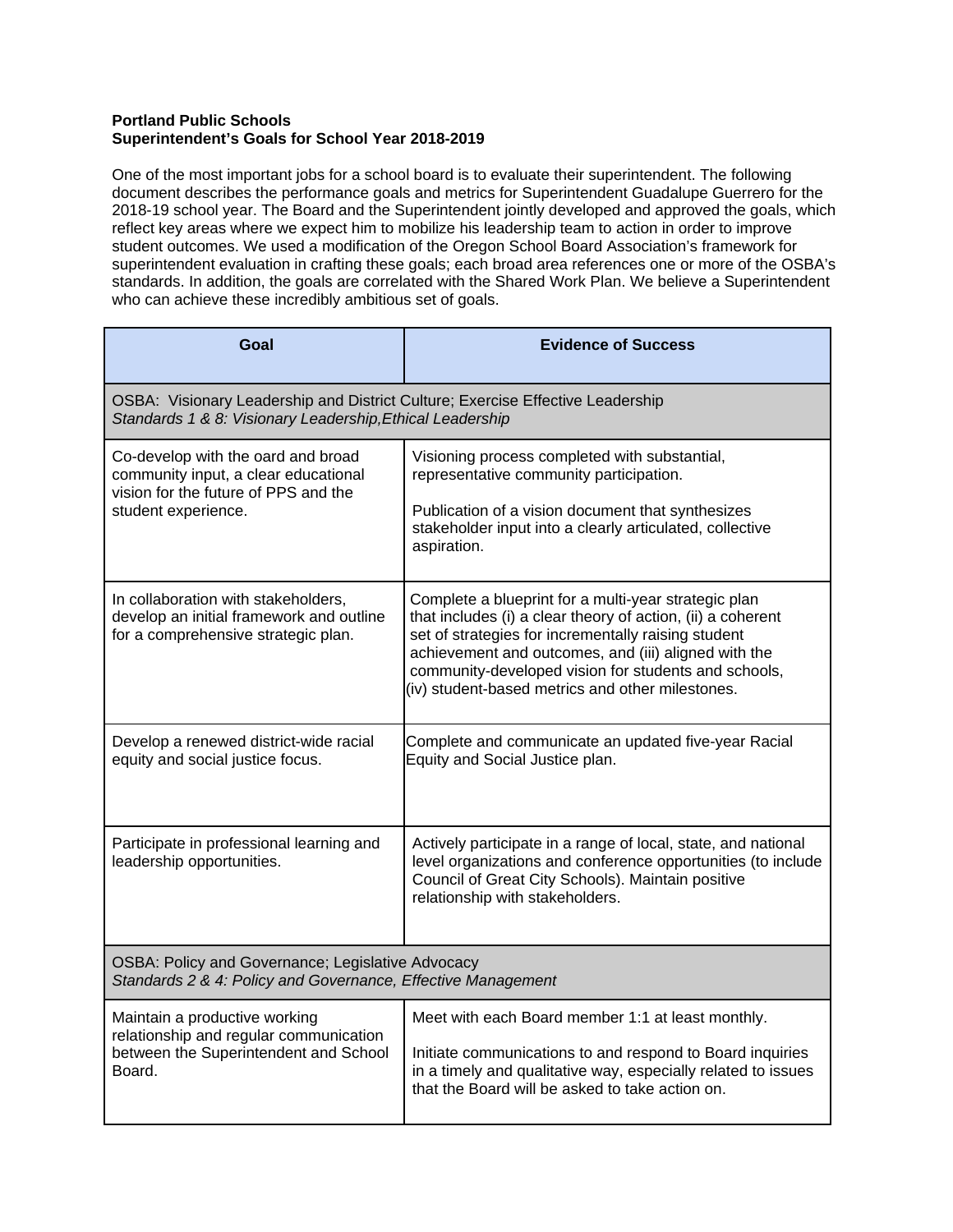|                                                                                                                    | Provide the Board with timely, actionable information so<br>that it can make informed decisions in order to fulfill its<br>fiduciary duties.                                                                                                                                                                                              |
|--------------------------------------------------------------------------------------------------------------------|-------------------------------------------------------------------------------------------------------------------------------------------------------------------------------------------------------------------------------------------------------------------------------------------------------------------------------------------|
|                                                                                                                    | Produce written updates, at least twice a month, to Board<br>members.                                                                                                                                                                                                                                                                     |
|                                                                                                                    | Participate in joint workshops and trainings with Board<br>members.                                                                                                                                                                                                                                                                       |
| Develop improved practices and<br>proactive advocacy to better ensure<br>student safety.                           | Implement the recommendations identified in Board-<br>commissioned sexual misconduct report.                                                                                                                                                                                                                                              |
| Proactively advocate for legislative<br>priorities identified by the Board.                                        | Work with State-level legislators to promote and advocate<br>for the passage of legislative priorities and bills, including<br>increased revenue for the school district and enhanced<br>student safety.                                                                                                                                  |
| <b>OSBA: Communications and Community Relations</b><br>Standard 3: Communications and Community Relations          |                                                                                                                                                                                                                                                                                                                                           |
| Establish effective communication<br>systems within district and with the<br>broader community.                    | Complete a communication plan with a broad range of clearly<br>identified strategies for clear and effective communication of<br>positive changes in the school district to all stakeholders.                                                                                                                                             |
| Maintain a positive presence in the<br>community and work at building<br>relational trust with school communities. | Visible presence at a wide variety of school and community<br>activities.                                                                                                                                                                                                                                                                 |
| Create mechanisms for student and<br>family engagement in district decision-<br>making.                            | Evidence of increased opportunities and support for student<br>leadership and affinity groups. Examples to include: support<br>for youth leadership conferences, District Student Council,<br>and student affinity groups (such as Black Student Unions);<br>promote engagement of middle school-age students with<br>similar activities. |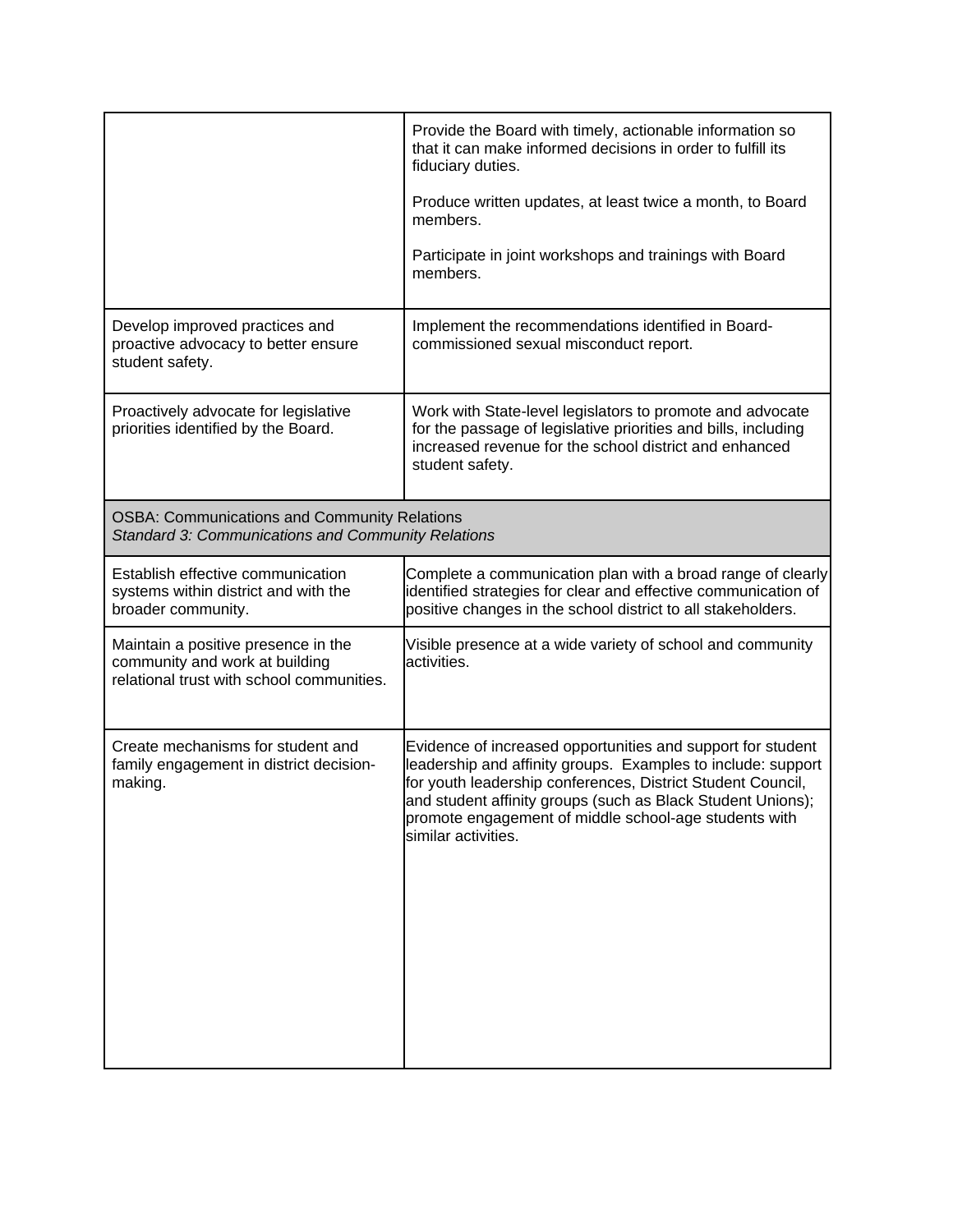OSBA: Organizational Management: create safe and supportive learning environments and equitable opportunities and resources to ensure all students achieve academic milestones. *Standards 4, & 7: Effective Management, Resource Management* 

| Support a safe and positive learning<br>environment for students and staff.                                                                                                                  | Implement culture & climate surveys across the school<br>district with students, staff, and families that establish<br>baseline results and inform school improvement plans.<br>Develop a district-wide PBIS system as part of MTSS<br>framework.                                                                                                                                                                                                                                                                                                                                                                                                                                                                                                                                                                                                                                        |
|----------------------------------------------------------------------------------------------------------------------------------------------------------------------------------------------|------------------------------------------------------------------------------------------------------------------------------------------------------------------------------------------------------------------------------------------------------------------------------------------------------------------------------------------------------------------------------------------------------------------------------------------------------------------------------------------------------------------------------------------------------------------------------------------------------------------------------------------------------------------------------------------------------------------------------------------------------------------------------------------------------------------------------------------------------------------------------------------|
| Support targeted school improvement<br>efforts. Develop a differentiated school<br>support and interventions model.                                                                          | Develop and submit a district ESSA plan for schools<br>identified by ODE for Comprehensive or Targeted support<br>(CSI/TSI).                                                                                                                                                                                                                                                                                                                                                                                                                                                                                                                                                                                                                                                                                                                                                             |
| Ensure positive facilities management,<br>including the continued implementation<br>of bond-funded school modernization,<br>health & safety, and ADA work.                                   | Initiate process to improve efficient utilization of facilities,<br>including:<br>issuing of a contract to assist with the preparation and<br>$\bullet$<br>steps towards completion of a district-wide boundary<br>review and focus option review;<br>provide board with a mid-year update on three new<br>$\bullet$<br>middle schools; engage the board in creating a timeline<br>for completion of K-8 reconfigurations;<br>facilities conditions assessment on track to be<br>$\bullet$<br>completed before beginning of 2019-2020 school year;<br>completion of a short-term ADA transition plan; and<br>$\bullet$<br>a performance audit of 2017 Bond completed and<br>findings communicated and recommendations<br>implemented;<br>completion and approval of master plans for Madison,<br>$\bullet$<br>Lincoln, Kellogg and Benson, and initiation of<br>construction of Kellogg. |
| Build capacity for system performance,<br>program evaluation, and continuous<br>improvement.                                                                                                 | Develop and implement district-wide K-12 Balanced<br>$\bullet$<br>Assessment System and calendar<br>Develop a plan for build-out of data analysis and<br>$\bullet$<br>evaluation team<br>Develop a monitoring and reporting system and report<br>on disaggregated student achievement data at least<br>annually.                                                                                                                                                                                                                                                                                                                                                                                                                                                                                                                                                                         |
| Develop a budget that prioritizes<br>investments to increase organizational<br>capacity, strengthen core academic and<br>behavior supports, and differentiate<br>school improvement efforts. | Produce a student-focused recommended FY2020 budget<br>that is fiscally sustainable and invests in prioritized<br>organizational work.<br>Identify additional investments should revenue improve.                                                                                                                                                                                                                                                                                                                                                                                                                                                                                                                                                                                                                                                                                        |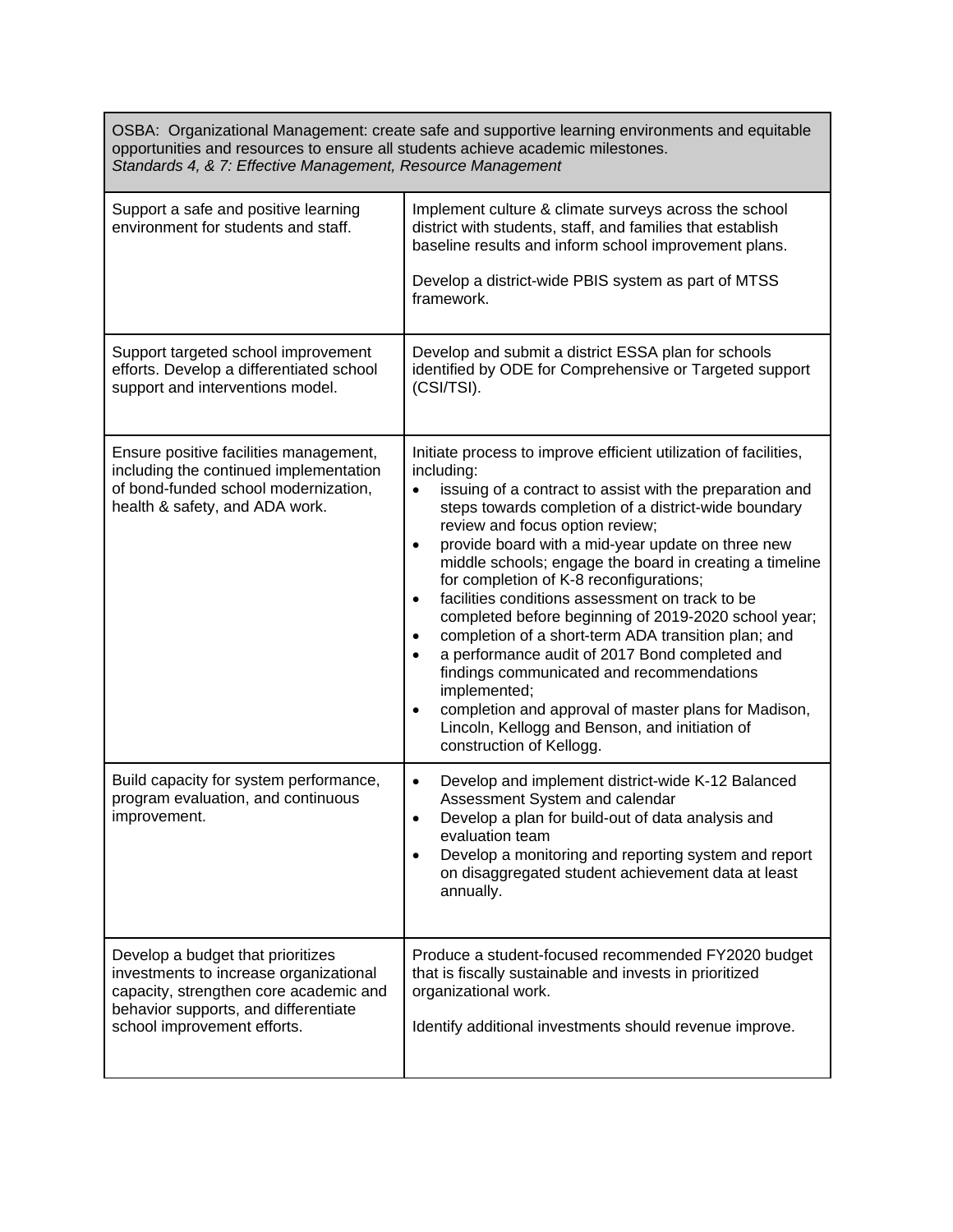| <b>Effective management of District</b><br>resources and third-party auditing.                                                                                             | Cooperate with external auditors to produce a clean<br>Comprehensive Annual Financial Report (CAFR) with non-<br>material findings.                                                                                                                                                   |
|----------------------------------------------------------------------------------------------------------------------------------------------------------------------------|---------------------------------------------------------------------------------------------------------------------------------------------------------------------------------------------------------------------------------------------------------------------------------------|
|                                                                                                                                                                            | Cooperate in Secretary of State's Audit; build audit action<br>plan and implement recommendations.                                                                                                                                                                                    |
| OSBA: Curriculum Planning/Development and Instructional Leadership<br>Standards 5 & 6:                                                                                     |                                                                                                                                                                                                                                                                                       |
| Develop a strategy for expanding CTE<br>programming.                                                                                                                       | Complete long-term district-wide CTE plan with identified<br>milestones.                                                                                                                                                                                                              |
| Provide rigorous academic programming<br>district-wide that leads to a consistent<br>educational experience and more<br>equitable access and outcomes for all<br>students. | Develop a foundational Multi-Tiered System of Support<br>(MTSS) P-12 framework for academics, including<br>identification of Tiers 2 and 3 curriculum and strategies in<br>literacy.<br>Complete Guaranteed Viable Curriculum framework for<br>Language Arts, Math, and Science K-12. |
| OSBA: Human Resources; Talent Management<br>Standards 4 & 5: Effective Management and Resource Management                                                                  |                                                                                                                                                                                                                                                                                       |
| Complete the build-out of a strong senior<br>leadership team at PPS.                                                                                                       | Staff 95% of leadership positions at/above Senior Director<br>level by June 30, 2019 (for example, CFO, CTO, CHR) and<br>a permanent Director of Title IX.                                                                                                                            |
|                                                                                                                                                                            | Share and publicly post updated organizational chart(s).                                                                                                                                                                                                                              |
| Establish a culture of performance<br>reviews and accountability.                                                                                                          | Complete annual evaluations due for non-represented<br>central office personnel.                                                                                                                                                                                                      |
| <b>OSBA: Labor Relations</b><br>Standard 9                                                                                                                                 |                                                                                                                                                                                                                                                                                       |
| Maintain positive and collaborative<br>working relationships with labor partners.                                                                                          | Work collaboratively with labor partners to resolve backlog<br>of grievances and implement new contractual<br>commitments.                                                                                                                                                            |
| Complete contract negotiations.                                                                                                                                            | Successful bargaining and renewal of collective bargaining<br>agreements expiring this year.                                                                                                                                                                                          |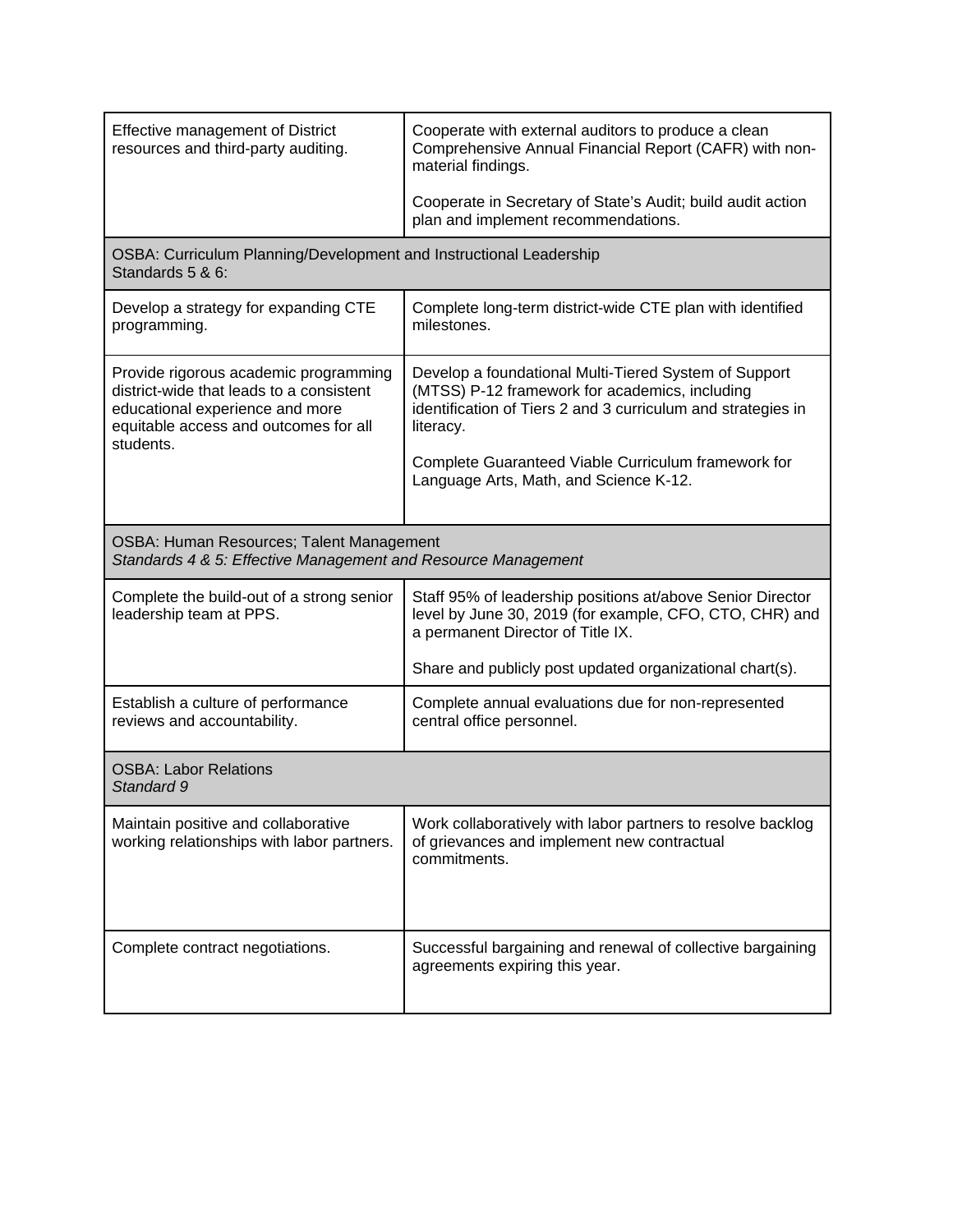Resolution to Approve the 2019-20 School District Calendar

# **RESOLUTION**

The Board of Education hereby adopts the 2019-20 School District Calendar.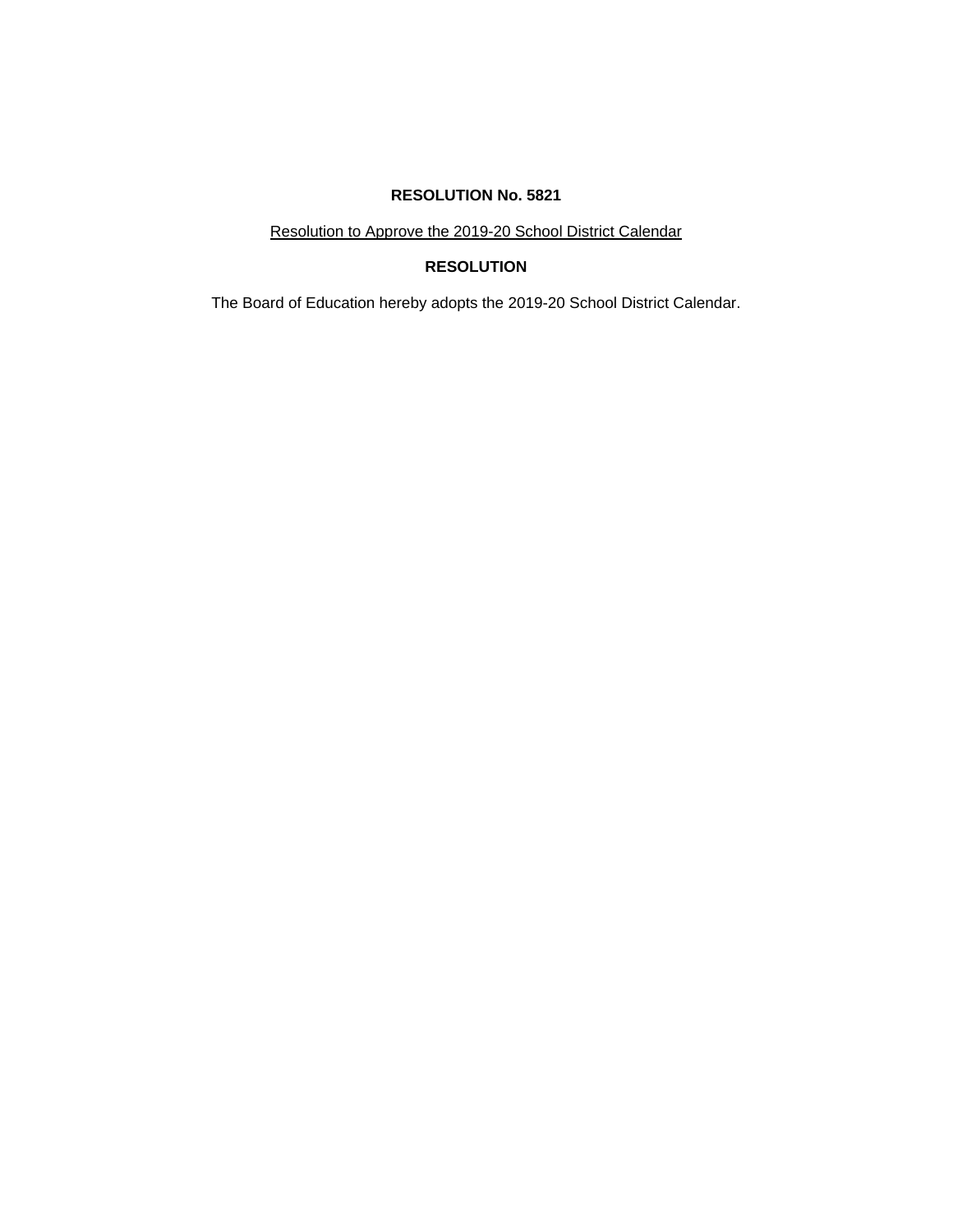

### PORTLAND PUBLIC SCHOOLS



# 2019-20 School District Calendar (Subject to possible revision)

Calendars are online: Go to www.pps.net and click on the  $\blacksquare$ "Calendar" link.

- \$ Snow make-up days will be added at the end of the school year. NOTE: There will be no early dismissals or late openings for the  $\ddot{\phantom{0}}$
- 2019-20 school year.

|                |    |    |    |    | <b>JULY 2019</b> |              |  |
|----------------|----|----|----|----|------------------|--------------|--|
|                | м  |    | w  | Th |                  |              |  |
|                |    |    |    |    |                  | o            |  |
|                |    |    | 10 |    |                  | 13           |  |
|                |    | 16 |    | 18 |                  | 20           |  |
| 2 <sup>1</sup> | 22 | 23 | 24 | 25 | 26               | 27           |  |
| 28             | 29 | 30 |    |    |                  |              |  |
|                |    |    |    |    |                  | ALIGHET 2019 |  |

|    |          |                      |            |           | <b>KUQUSIZUIY</b>     |    |
|----|----------|----------------------|------------|-----------|-----------------------|----|
|    | M        |                      | w          | Th        |                       |    |
|    |          |                      |            |           |                       | R  |
| 4  |          | 6 <sup>BAL</sup>     | BAL        | $8^{BAL}$ | BAL                   | 10 |
| 11 | 12       | 13                   | 14         | 15        | <b>16 NEO</b>         | 17 |
| 18 | 19       | 20                   | 21         | 22PROF    | 23 PROF               | 24 |
| 25 | 26° PROF | $27$ <sup>PLAN</sup> | $28$ START | 29        | 30                    | 31 |
|    |          |                      |            |           | <b>SEPTEMBER 2019</b> |    |

|    | M  |                   | w  | Th |    |    |
|----|----|-------------------|----|----|----|----|
|    |    | <b>R</b> START    |    |    | o  |    |
| 8  |    | 10 <sup>8</sup>   |    | 12 |    | 14 |
| 15 | 16 | 17 <sup>M</sup>   | 18 | 19 | 20 |    |
| 22 | 23 | $24$ <sup>N</sup> | 25 | 26 | 27 | 28 |
|    | 30 |                   |    |    |    |    |

|    |                |                               |         |           | <b>OCTOBER 2019</b>  |                         |
|----|----------------|-------------------------------|---------|-----------|----------------------|-------------------------|
| s  | M              | т                             | w       | Th        | F                    | s                       |
|    |                | $1$ <sup>K</sup> MT           | 2       | 3         | 4                    | 5                       |
| 6  | 7              | 8                             | 9       | 10        | $11$ NS              | 12                      |
| 13 | 14             | $15*$                         | 16 PSAT | 17        | 18                   | 19                      |
| 20 | 21             | $22*$                         | 23      | 24        | 25                   | 26                      |
| 27 | 28             | $29*$                         | 30      | GRD<br>31 |                      |                         |
|    |                |                               |         |           | <b>NOVEMBER 2019</b> |                         |
| s  | M              | т                             | W       | Th        | F                    | s                       |
|    |                |                               |         |           | 1 PLAN               | $\overline{\mathbf{2}}$ |
| 3  | $\overline{4}$ | $5^{\text{N}}$                | 6       | 7         | 8                    | 9                       |
| 10 | X              | 12                            | 13      | 14        | 15                   | 16                      |
| 17 | 18             | $19*$                         | 20      | 21        | 22                   | 23                      |
| 24 | 25 DAY/EVE     | 26 DAY/EVE                    | 27      | X         | x                    | 30                      |
|    |                |                               |         |           | DECEMBER 2019        |                         |
| s  | M              |                               | w       | Th        | F                    | s                       |
| 1  | $\overline{2}$ | $3$ <sup><i>K</i> TRF-H</sup> | 4       | 5         | 6                    | $\overline{7}$          |
| 8  | 9              | 10 <sup>NMT</sup>             | 11      | 12        | 13                   | 14                      |
| 15 | 16             | 17 <sup>R</sup>               | 18      | 19        | 20                   | 21                      |
| 22 | 23             | X                             | X       | X         | 27                   | 28                      |

|                |                |                                    |    |                | <b>JANUARY 2020</b>     |                |
|----------------|----------------|------------------------------------|----|----------------|-------------------------|----------------|
| s              | M              | т                                  | W  | Th             | F                       | s              |
|                |                |                                    | Χ  | $\overline{2}$ | $\overline{\mathbf{3}}$ | $\overline{4}$ |
| 5 <sup>5</sup> | 6              | $7^*$                              | 8  | 9              | 10                      | 11             |
| 12             | 13             | $14$ <sup>N</sup>                  | 15 | 16             | 17                      | 18             |
| 19             | X              | 21                                 | 22 | 23             | 24 GRD                  | 25             |
| 26             | 27 PLAN        | $28*$                              | 29 | 30             | 31                      |                |
|                |                |                                    |    |                | <b>FEBRUARY 2020</b>    |                |
| s              | M              | т                                  | W  | Th             | F                       | s              |
|                |                |                                    |    |                |                         | $\mathbf{1}$   |
| $\frac{2}{9}$  | 3              | $4^*$                              | 5  | 6              | 7                       | 8              |
|                | 10             | $11^M$                             | 12 | 13             | 14                      | 15             |
| 16             | ®              | 18                                 | 19 | 20             | 21                      | 22             |
| 23             | 24             | $25 \frac{\text{#MT}}{\text{ACT}}$ | 26 | 27             | 28                      | 29             |
|                |                |                                    |    |                | <b>MARCH 2020</b>       |                |
| s              | M              | T                                  | W  | Th             | F                       | s              |
| 1              | $\overline{2}$ | $3*$                               | 4  | 5              | TRF-E/MS<br>6           | $\overline{7}$ |
| 8              | 9              | 10 <sup>π</sup>                    | 11 | 12             | 13                      | 14             |
| 15             | 16             | 17 <sup>8</sup>                    | 18 | 19             | 20                      | 21             |
| 22             | 23             | 24                                 | 25 | 26             | 27                      | 28             |
| 29             | 30             | $31*$                              |    |                |                         |                |
|                |                |                                    |    |                | <b>APRIL 2020</b>       |                |
| S              | M              | т                                  | W  | Th             | F                       | s              |

| s                       | M                 | т                         | w              | Th             | F                              | s                       |
|-------------------------|-------------------|---------------------------|----------------|----------------|--------------------------------|-------------------------|
|                         |                   |                           | $\overline{1}$ | $\overline{2}$ | 3 <sup>GRD</sup>               | $\overline{4}$          |
| $\overline{5}$          | 6 <sup>PLAN</sup> | $7^{\aleph}$              | 8              | 9              | 10                             | 11                      |
| 12                      | 13                | $14$ <sup>n</sup>         | 15             | 16             | 17                             | 18                      |
| 19                      | 20                | $21*$                     | 22             | 23             | 24                             | 25                      |
| 26                      | 27                | $28*$                     | 29             | 30             |                                |                         |
|                         |                   |                           |                |                |                                | <b>MAY 2020</b>         |
| s                       | M                 | т                         | w              | Th             | F                              | s                       |
|                         |                   |                           |                |                | $\overline{1}$                 | $\overline{\mathbf{2}}$ |
| $\overline{\mathbf{3}}$ | 4                 | $5$ <sup><i>KMT</i></sup> | 6              | 7              | 8                              | $\overline{9}$          |
| 10                      | 11                | $12*$                     | 13             | 14             | 15                             | 16                      |
| 17                      | 18                | $19*$                     | 20             | 21             | 22                             | 23                      |
| 24                      | X                 | 26                        | 27             | 28             | 29                             | 30                      |
|                         |                   |                           |                |                |                                | <b>JUNE 2020</b>        |
| s                       | M                 | т                         | W              | Th             | F                              | s                       |
|                         | 1                 | $2^{\aleph}$              | 3              | 4              | Last day<br>of school<br>S END | 6                       |
| $\overline{7}$          | 8 PLAN            | 9 <sub>Am</sub>           | ⚾              | 11             | 12                             | 13                      |
| 14                      | 15                | 16                        | 17             | 18             | 19                             | 20                      |
| 21                      | 22                | 23                        | 24             | 25             | 26                             | 27                      |
| 28                      | 29                | 30                        |                |                |                                |                         |

|    | M  |    | W  | Th | <b>JULY 2020</b> |    |
|----|----|----|----|----|------------------|----|
|    |    |    |    |    |                  |    |
|    |    |    |    |    |                  |    |
|    |    |    | 10 |    |                  | 13 |
|    |    | 16 |    | 18 | o                | 20 |
|    | 22 |    | 24 |    |                  | 27 |
| 28 | 20 | 20 | D. |    |                  |    |

Students out of school

Schools closed and district offices open

 $\overline{\mathsf{x}}$ Schools and district offices closed

 $31$ 

DAY/EVE Day and evening conferences (No school for students)

Start of school year START

 $30$ 

29

End of school year END

Grading period ends GRD

Stating period errors<br>
Mid-Term Progress Reports entered into student system<br>
Mid-Term Progress Reports entered into student system<br>
High School transfer application deadline<br>
The Elementary/Middle School transfer applicat

PROF

Teacher Professional Development Day<br>Tentative Teacher Professional Development<br>(re-configured/Focus/Priority Schools 1-3 days) +PROF

New educator orientation **NEO** Classified Connection (PD for classified employees)

 $rac{cc}{*}$ School site staff meetings

O Snow make-up days for students (END, GRD, and PLAN days move accordingly)

 $\circledR$ Possible snow make-up day for students (announced by January 18)<br>Building Administrators Leadership<br>PSATACT Test Date/ACT Test Date

Revision Date: February 12, 2019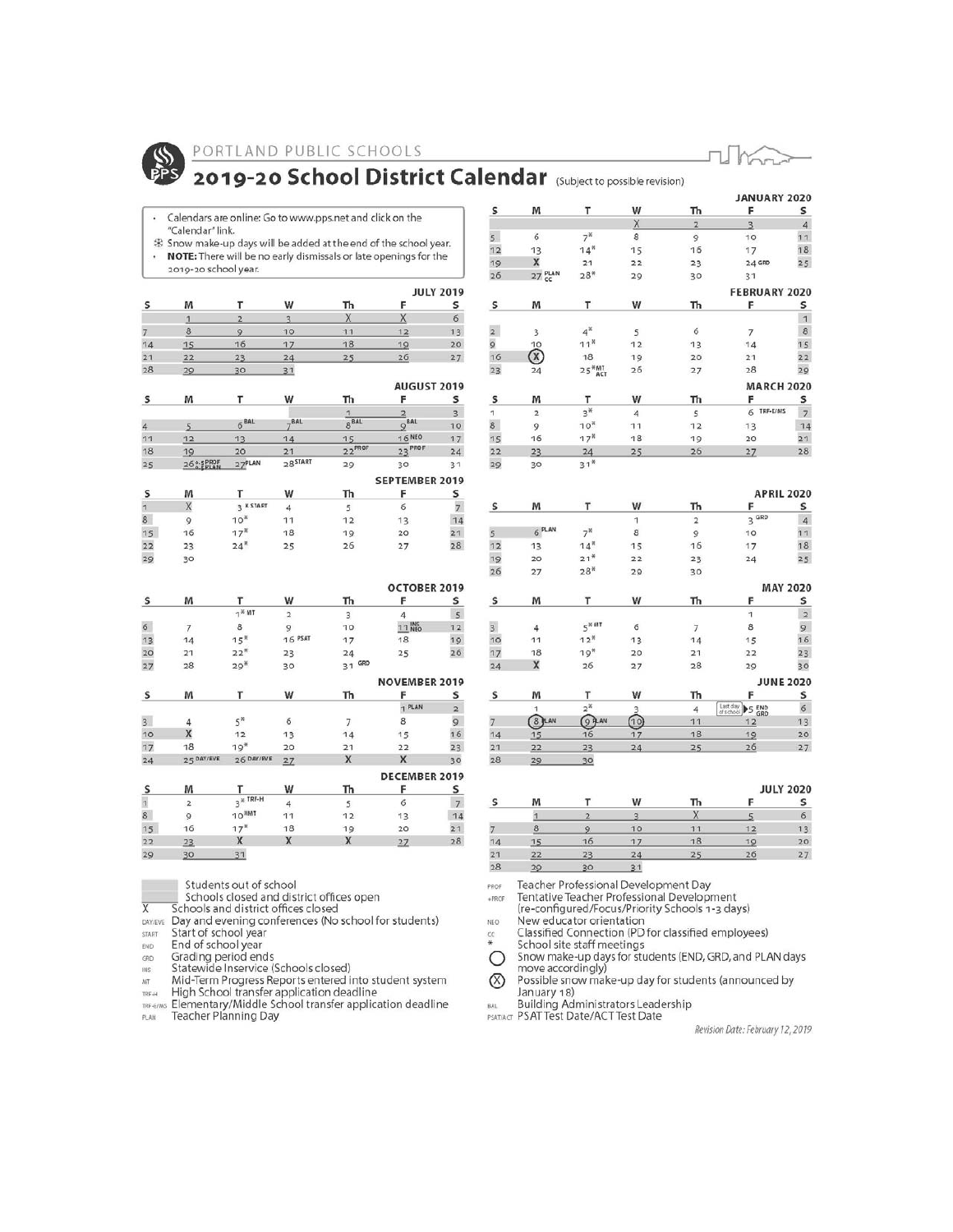#### Grading period schedule for 2019-20 school year

| Start of First Grading Period  August 28, 2019 |  |
|------------------------------------------------|--|
|                                                |  |
|                                                |  |
|                                                |  |

# Employee work year 2019-20

| *192-Day PAT Employees  August 22 to June 9        | 225-Day Employees  August 8 to June 30                  |  |  |
|----------------------------------------------------|---------------------------------------------------------|--|--|
|                                                    | Flexible Vacation Window: July 1, 2019 - Aug 7, 2019    |  |  |
| *192-Day PFSP Employees  August 21 to June 9       | (must work 5 days during the flexible vacation window)  |  |  |
|                                                    | 233-Day Employees  August 5 to June 30                  |  |  |
| *202-Day PAT / PFSP Employees August 15 to June 16 | Flexible Vacation Window: July 1, 2019 - Aug 2, 2019    |  |  |
|                                                    | (must work 10 days during the flexible vacation window) |  |  |
| 210-Day Employees  August 8 to June 19             |                                                         |  |  |
|                                                    |                                                         |  |  |

\*Includes non-represented employees

The District is committed to equal opportunity and nondiscrimination in all its educational and employment activities. The District prohibits discrimination based on race; national or ethnic origin; color; sex; religion; age; sexual orientation; gender expression or identity; pregnancy; marital status; familial status; economic status or source of income; mental or physical disability or perceived disability; or military service.

**Board of Education Policy 1.80.020-P** 

**Portland Public Schools Blanchard Education Service Center** 501 North Dixon Portland, Oregon 97227 (503) 916-2000 · www.pps.net

Revision Date: February 12, 2019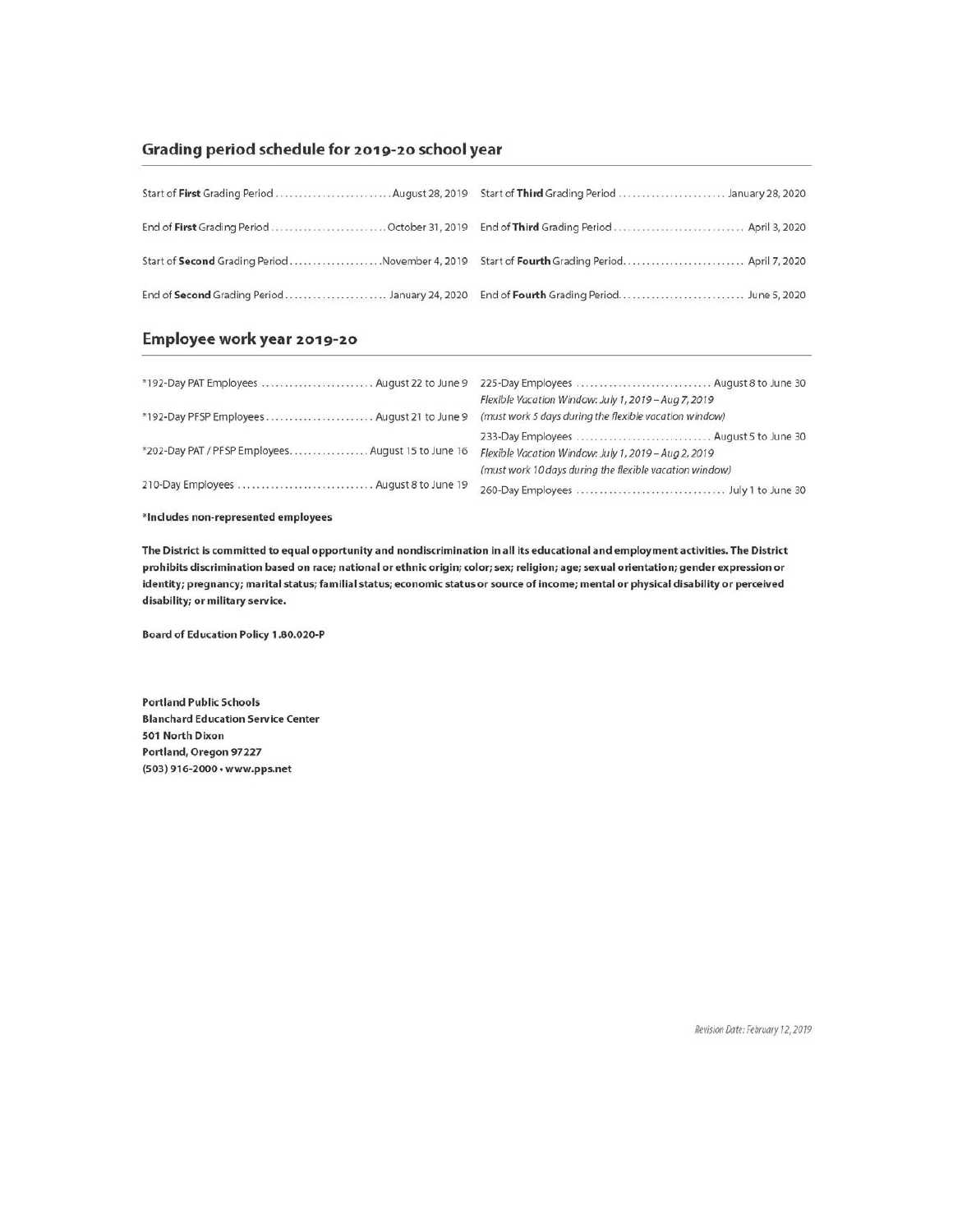#### Authorization for Off-Campus Activities

#### **RECITAL**

Portland Public Schools ("District") Policy 6.50.010-P ("Off-Campus Activities") requires the Board of Education ("Board") consent to student out-of-state travel.

### **RESOLUTION**

The Board has reviewed the request for out-of-state travel. All required documents have been submitted to the Risk Management Department. The Superintendent recommends that the Board consent to the student out-of-state travel for the below request:

|                                                    | School,<br>Course, and<br>Number of<br><b>Students</b> |                                                                        | <b>Travel Destination</b> | <b>Estimated Cost</b> |
|----------------------------------------------------|--------------------------------------------------------|------------------------------------------------------------------------|---------------------------|-----------------------|
| Date(s)                                            |                                                        | <b>Purpose of Travel</b>                                               |                           |                       |
| 3/20-3/25/19                                       | Wilson HS<br>Varsity<br>Softball                       | Softball tournament                                                    | Los Angeles, CA           | \$450                 |
| $3/28 - 4/2/19$                                    | Jackson MS<br>Ensemble<br>Choir                        | <b>WorldStrides National</b><br>Choral Festival of Gold<br>performance | Nashville, TN             | \$1.800               |
| 2/16/19                                            | Lincoln HS<br>Track                                    | Track meet                                                             | University of WA, Seattle | \$1,500               |
| 3/24-3/30/19                                       | Cleveland<br><b>HS Baseball</b>                        | Baseball tournament                                                    | Phoenix, AZ               | \$1,400               |
| $3/18 - 3/24/19$                                   | Grant HS<br>Magazine                                   | Columbia Scholastic<br>Press Association<br>spring convention          | New York, NY              | \$1,100               |
| 3/23-3/28/19                                       | Lincoln HS<br>Baseball                                 | Baseball tournament                                                    | Phoenix, AZ               | \$1,500               |
| 2/16-2/17/19                                       | Benson HS<br>Track                                     | Track meet                                                             | Seattle, WA               | \$30                  |
| June 2019, two<br>weeks, exact dates<br><b>TBD</b> | Jackson<br>Middle<br>School, 18<br>students            | Cultural exchange and<br>history                                       | Suzhou, China             | \$4500 per<br>student |

#### **AUTHORIZATION FOR OFF-CAMPUS ACTIVITIES**